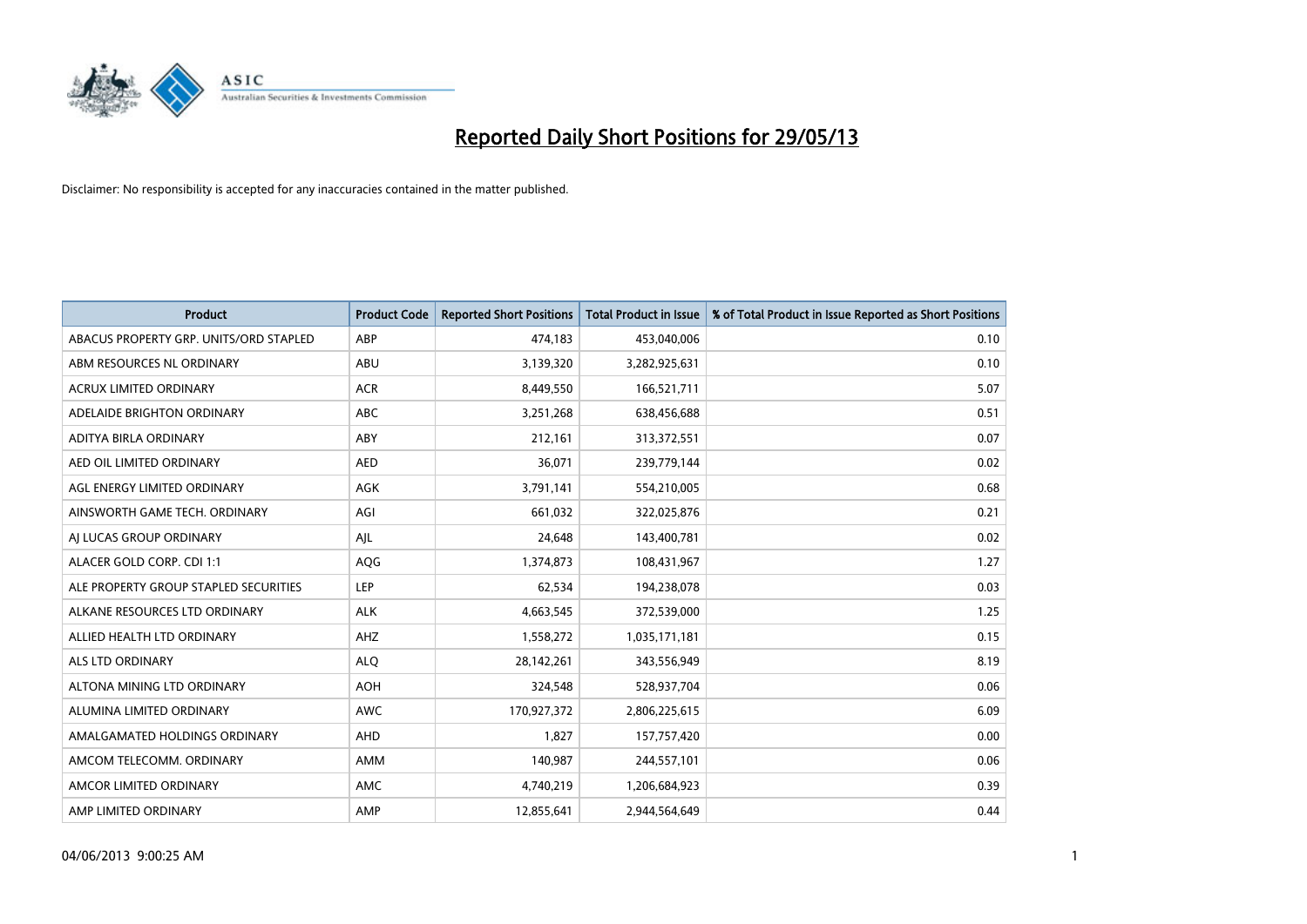

| <b>Product</b>                            | <b>Product Code</b> | <b>Reported Short Positions</b> | <b>Total Product in Issue</b> | % of Total Product in Issue Reported as Short Positions |
|-------------------------------------------|---------------------|---------------------------------|-------------------------------|---------------------------------------------------------|
| AMPELLA MINING ORDINARY                   | <b>AMX</b>          | 1,771,489                       | 248,000,493                   | 0.71                                                    |
| ANGLOGOLD ASHANTI CDI 5:1                 | AGG                 |                                 | 89,207,765                    | 0.00                                                    |
| ANSELL LIMITED ORDINARY                   | <b>ANN</b>          | 9,421,138                       | 130,631,752                   | 7.21                                                    |
| ANTARES ENERGY LTD ORDINARY               | AZZ                 | 329,485                         | 256,100,939                   | 0.13                                                    |
| ANZ BANKING GRP LTD ORDINARY              | ANZ                 | 6,816,697                       | 2,743,939,704                 | 0.25                                                    |
| APA GROUP STAPLED SECURITIES              | <b>APA</b>          | 8,436,818                       | 835,750,807                   | 1.01                                                    |
| APN NEWS & MEDIA ORDINARY                 | <b>APN</b>          | 20,876,824                      | 661,526,586                   | 3.16                                                    |
| AQUARIUS PLATINUM. ORDINARY               | <b>AOP</b>          | 8,908,418                       | 486,851,336                   | 1.83                                                    |
| AQUILA RESOURCES ORDINARY                 | <b>AQA</b>          | 13,181,945                      | 411,804,442                   | 3.20                                                    |
| ARAFURA RESOURCE LTD ORDINARY             | <b>ARU</b>          | 8,367                           | 441,270,644                   | 0.00                                                    |
| ARB CORPORATION ORDINARY                  | ARP                 | 340,198                         | 72,481,302                    | 0.47                                                    |
| ARDENT LEISURE GROUP STAPLED SECURITIES   | AAD                 | 2,107,874                       | 397,803,987                   | 0.53                                                    |
| ARISTOCRAT LEISURE ORDINARY               | ALL                 | 7,780,029                       | 551,418,047                   | 1.41                                                    |
| ARRIUM LTD ORDINARY                       | ARI                 | 12,629,975                      | 1,355,433,903                 | 0.93                                                    |
| ASCIANO LIMITED ORDINARY                  | <b>AIO</b>          | 14,578,898                      | 975,385,664                   | 1.49                                                    |
| ASG GROUP LIMITED ORDINARY                | ASZ                 | 1,412,129                       | 206,720,839                   | 0.68                                                    |
| ASPEN GROUP ORD/UNITS STAPLED             | APZ                 | 278,398                         | 1,192,665,422                 | 0.02                                                    |
| ASTRO JAP PROP GROUP STAPLED US PROHIBIT. | AJA                 | 92,612                          | 67,211,752                    | 0.14                                                    |
| ASX LIMITED ORDINARY                      | ASX                 | 2,164,012                       | 175,136,729                   | 1.24                                                    |
| ATLAS IRON LIMITED ORDINARY               | <b>AGO</b>          | 40,832,747                      | 909,718,409                   | 4.49                                                    |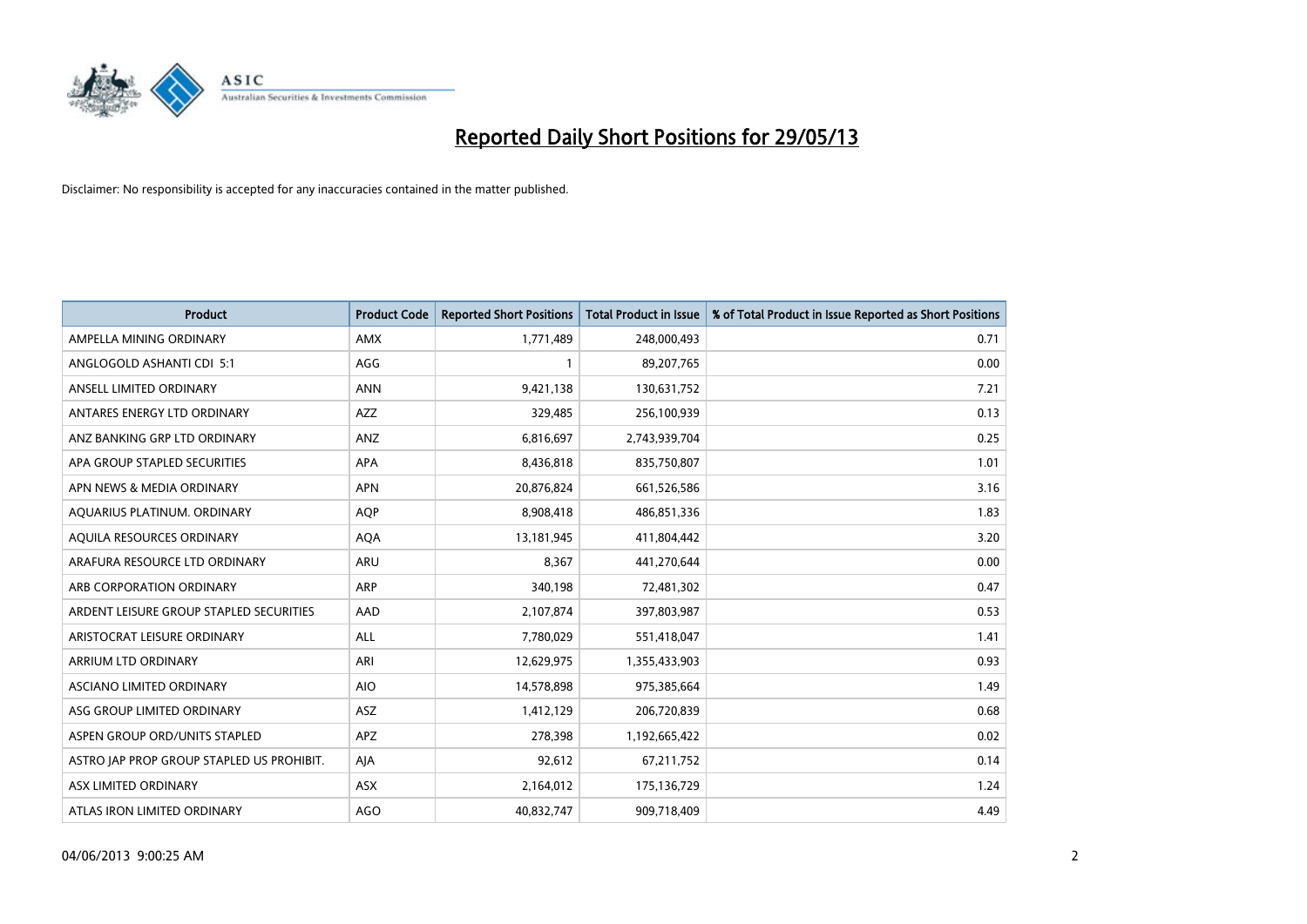

| <b>Product</b>                       | <b>Product Code</b> | <b>Reported Short Positions</b> | <b>Total Product in Issue</b> | % of Total Product in Issue Reported as Short Positions |
|--------------------------------------|---------------------|---------------------------------|-------------------------------|---------------------------------------------------------|
| AUCKLAND INTERNATION ORDINARY        | AIA                 | 50,733                          | 1,322,564,489                 | 0.00                                                    |
| AURIZON HOLDINGS LTD ORDINARY        | AZJ                 | 8,320,240                       | 2,137,284,503                 | 0.39                                                    |
| AURORA OIL & GAS ORDINARY            | AUT                 | 3,967,913                       | 447,885,778                   | 0.89                                                    |
| AUSDRILL LIMITED ORDINARY            | <b>ASL</b>          | 7,607,666                       | 312,277,224                   | 2.44                                                    |
| AUSENCO LIMITED ORDINARY             | <b>AAX</b>          | 1,154,660                       | 123,527,574                   | 0.93                                                    |
| <b>AUSTAL LIMITED ORDINARY</b>       | ASB                 | 976,248                         | 346,007,639                   | 0.28                                                    |
| AUSTBROKERS HOLDINGS ORDINARY        | <b>AUB</b>          | 8,315                           | 57,955,632                    | 0.01                                                    |
| AUSTIN ENGINEERING ORDINARY          | ANG                 | 613,144                         | 73,164,403                    | 0.84                                                    |
| AUSTRALAND PROPERTY STAPLED SECURITY | <b>ALZ</b>          | 1,545,836                       | 578,324,670                   | 0.27                                                    |
| AUSTRALIAN AGRICULT, ORDINARY        | AAC                 | 2,620,046                       | 313,113,358                   | 0.84                                                    |
| AUSTRALIAN INFR LTD ORDINARY         | <b>AIX</b>          | 732,050                         | 620,733,944                   | 0.12                                                    |
| AUSTRALIAN PHARM. ORDINARY           | API                 | 245,272                         | 488,115,883                   | 0.05                                                    |
| <b>AUTOMOTIVE HOLDINGS ORDINARY</b>  | <b>AHE</b>          | 181,947                         | 260,579,682                   | 0.07                                                    |
| AVIENNINGS LIMITED ORDINARY          | AVI                 | 121,391                         | 274,588,694                   | 0.04                                                    |
| AWE LIMITED ORDINARY                 | <b>AWE</b>          | 5,968,441                       | 522,116,985                   | 1.14                                                    |
| AZIMUTH RES LTD ORDINARY             | <b>AZH</b>          | 1,378,341                       | 430,626,680                   | 0.32                                                    |
| BANDANNA ENERGY ORDINARY             | <b>BND</b>          | 26,763,070                      | 528,481,199                   | 5.06                                                    |
| BANK OF QUEENSLAND. ORDINARY         | <b>BOQ</b>          | 4,128,062                       | 314,464,272                   | 1.31                                                    |
| <b>BANNERMAN RESOURCES ORDINARY</b>  | <b>BMN</b>          | 999,898                         | 309,077,460                   | 0.32                                                    |
| <b>BASE RES LIMITED ORDINARY</b>     | <b>BSE</b>          | 3,821,021                       | 561,840,029                   | 0.68                                                    |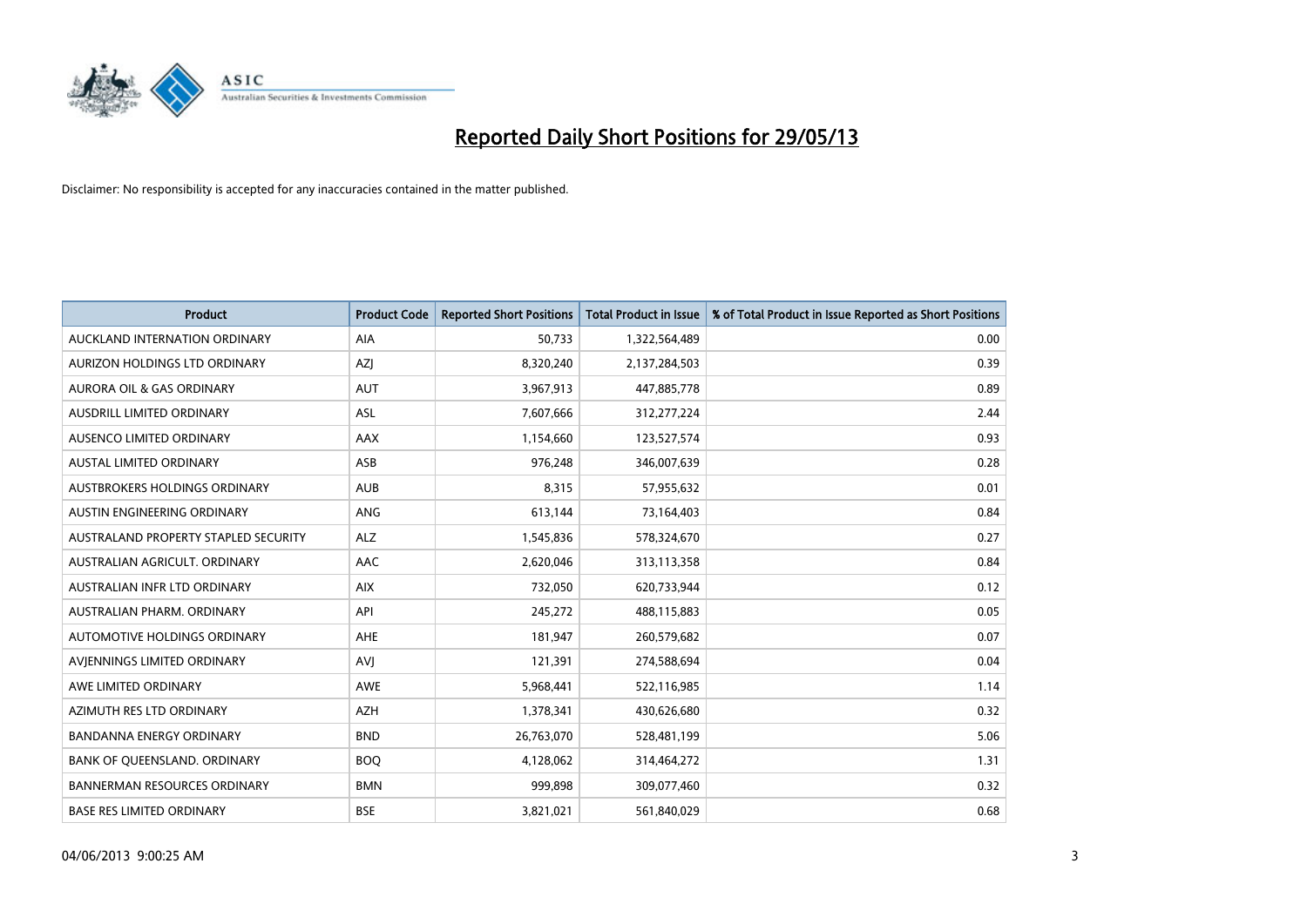

| <b>Product</b>                         | <b>Product Code</b> | <b>Reported Short Positions</b> | <b>Total Product in Issue</b> | % of Total Product in Issue Reported as Short Positions |
|----------------------------------------|---------------------|---------------------------------|-------------------------------|---------------------------------------------------------|
| <b>BATHURST RESOURCES ORDINARY</b>     | <b>BTU</b>          | 47,361,884                      | 697,247,997                   | 6.79                                                    |
| BC IRON LIMITED ORDINARY               | <b>BCI</b>          | 542,960                         | 123,204,384                   | 0.44                                                    |
| BEACH ENERGY LIMITED ORDINARY          | <b>BPT</b>          | 18,664,360                      | 1,267,805,688                 | 1.47                                                    |
| BEADELL RESOURCE LTD ORDINARY          | <b>BDR</b>          | 41,540,971                      | 786,477,280                   | 5.28                                                    |
| <b>BEGA CHEESE LTD ORDINARY</b>        | <b>BGA</b>          | 297                             | 151,866,050                   | 0.00                                                    |
| BENDIGO AND ADELAIDE ORDINARY          | <b>BEN</b>          | 13,957,741                      | 407,166,826                   | 3.43                                                    |
| BERKELEY RESOURCES ORDINARY            | <b>BKY</b>          | 204,768                         | 179,393,323                   | 0.11                                                    |
| <b>BHP BILLITON LIMITED ORDINARY</b>   | <b>BHP</b>          | 12,883,449                      | 3,211,691,105                 | 0.40                                                    |
| <b>BILLABONG ORDINARY</b>              | <b>BBG</b>          | 11,610,833                      | 478,944,292                   | 2.42                                                    |
| <b>BLACKMORES LIMITED ORDINARY</b>     | <b>BKL</b>          | 6,033                           | 16,972,069                    | 0.04                                                    |
| BLACKTHORN RESOURCES ORD US PROHIBITED | <b>BTR</b>          | 436,128                         | 164,285,950                   | 0.27                                                    |
| <b>BLUESCOPE STEEL LTD ORDINARY</b>    | <b>BSL</b>          | 4,299,200                       | 558,243,305                   | 0.77                                                    |
| <b>BOART LONGYEAR ORDINARY</b>         | <b>BLY</b>          | 44,083,187                      | 461,163,412                   | 9.56                                                    |
| <b>BORAL LIMITED, ORDINARY</b>         | <b>BLD</b>          | 44,333,836                      | 774,000,641                   | 5.73                                                    |
| <b>BRADKEN LIMITED ORDINARY</b>        | <b>BKN</b>          | 10,151,368                      | 169,240,662                   | 6.00                                                    |
| <b>BRAMBLES LIMITED ORDINARY</b>       | <b>BXB</b>          | 2,805,286                       | 1,557,294,344                 | 0.18                                                    |
| BREVILLE GROUP LTD ORDINARY            | <b>BRG</b>          | 3,259,856                       | 130,095,322                   | 2.51                                                    |
| <b>BRICKWORKS LIMITED ORDINARY</b>     | <b>BKW</b>          | 20,026                          | 147,818,132                   | 0.01                                                    |
| <b>BROCKMAN MINING LTD ORDINARY</b>    | <b>BCK</b>          | 90,995                          | 7,894,482,131                 | 0.00                                                    |
| BT INVESTMENT MNGMNT ORDINARY          | <b>BTT</b>          | 44                              | 274,214,460                   | 0.00                                                    |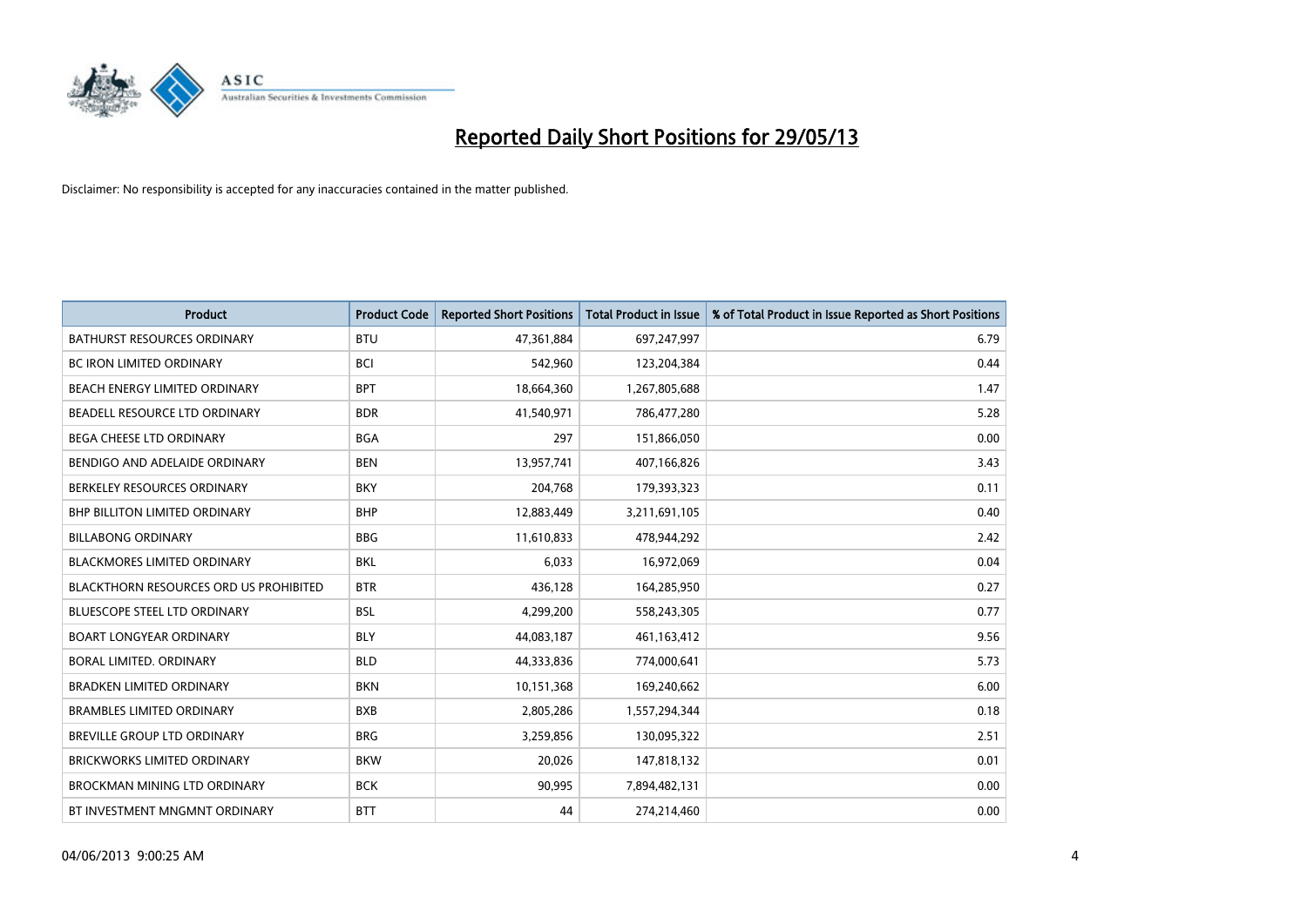

| <b>Product</b>                          | <b>Product Code</b> | <b>Reported Short Positions</b> | <b>Total Product in Issue</b> | % of Total Product in Issue Reported as Short Positions |
|-----------------------------------------|---------------------|---------------------------------|-------------------------------|---------------------------------------------------------|
| <b>BURU ENERGY ORDINARY</b>             | <b>BRU</b>          | 16,886,632                      | 274,036,429                   | 6.16                                                    |
| <b>BWP TRUST ORDINARY UNITS</b>         | <b>BWP</b>          | 4,327,473                       | 537,753,954                   | 0.80                                                    |
| CABCHARGE AUSTRALIA ORDINARY            | CAB                 | 10,755,465                      | 120,430,683                   | 8.93                                                    |
| CALTEX AUSTRALIA ORDINARY               | <b>CTX</b>          | 3,135,697                       | 270,000,000                   | 1.16                                                    |
| CAPE LAMBERT RES LTD ORDINARY           | <b>CFE</b>          | 2,120,147                       | 685,107,562                   | 0.31                                                    |
| CARABELLA RES LTD ORDINARY              | <b>CLR</b>          | 100,000                         | 152,361,547                   | 0.07                                                    |
| <b>CARBON ENERGY ORDINARY</b>           | <b>CNX</b>          | 4,533                           | 782,684,355                   | 0.00                                                    |
| CARDNO LIMITED ORDINARY                 | CDD                 | 9,163,178                       | 143,726,327                   | 6.38                                                    |
| CARNARVON PETROLEUM ORDINARY            | <b>CVN</b>          | 39,246                          | 934,109,501                   | 0.00                                                    |
| CARSALES.COM LTD ORDINARY               | <b>CRZ</b>          | 2,300,992                       | 236,134,464                   | 0.97                                                    |
| CASH CONVERTERS ORDINARY                | CCV                 | 2,149,702                       | 423,861,025                   | 0.51                                                    |
| CENTRAL PETROLEUM ORDINARY              | <b>CTP</b>          | 792,998                         | 1,440,078,845                 | 0.06                                                    |
| <b>CERAMIC FUEL CELLS ORDINARY</b>      | <b>CFU</b>          | 640,334                         | 1,591,941,620                 | 0.04                                                    |
| CFS RETAIL TRUST GRP STAPLED SECURITIES | <b>CFX</b>          | 53,331,681                      | 2,828,495,659                 | 1.89                                                    |
| CHALLENGER DIV.PRO. STAPLED UNITS       | <b>CDI</b>          | 75,008                          | 214,101,013                   | 0.04                                                    |
| CHALLENGER LIMITED ORDINARY             | <b>CGF</b>          | 2,431,543                       | 532,164,145                   | 0.46                                                    |
| CHANDLER MACLEOD LTD ORDINARY           | <b>CMG</b>          | 449,353                         | 469,679,390                   | 0.10                                                    |
| CHARTER HALL GROUP STAPLED US PROHIBIT. | <b>CHC</b>          | 372,777                         | 302,262,312                   | 0.12                                                    |
| <b>CHARTER HALL RETAIL UNITS</b>        | <b>CQR</b>          | 3,260,132                       | 337,582,974                   | 0.97                                                    |
| <b>CHORUS LIMITED ORDINARY</b>          | <b>CNU</b>          | 27,462                          | 389,299,049                   | 0.01                                                    |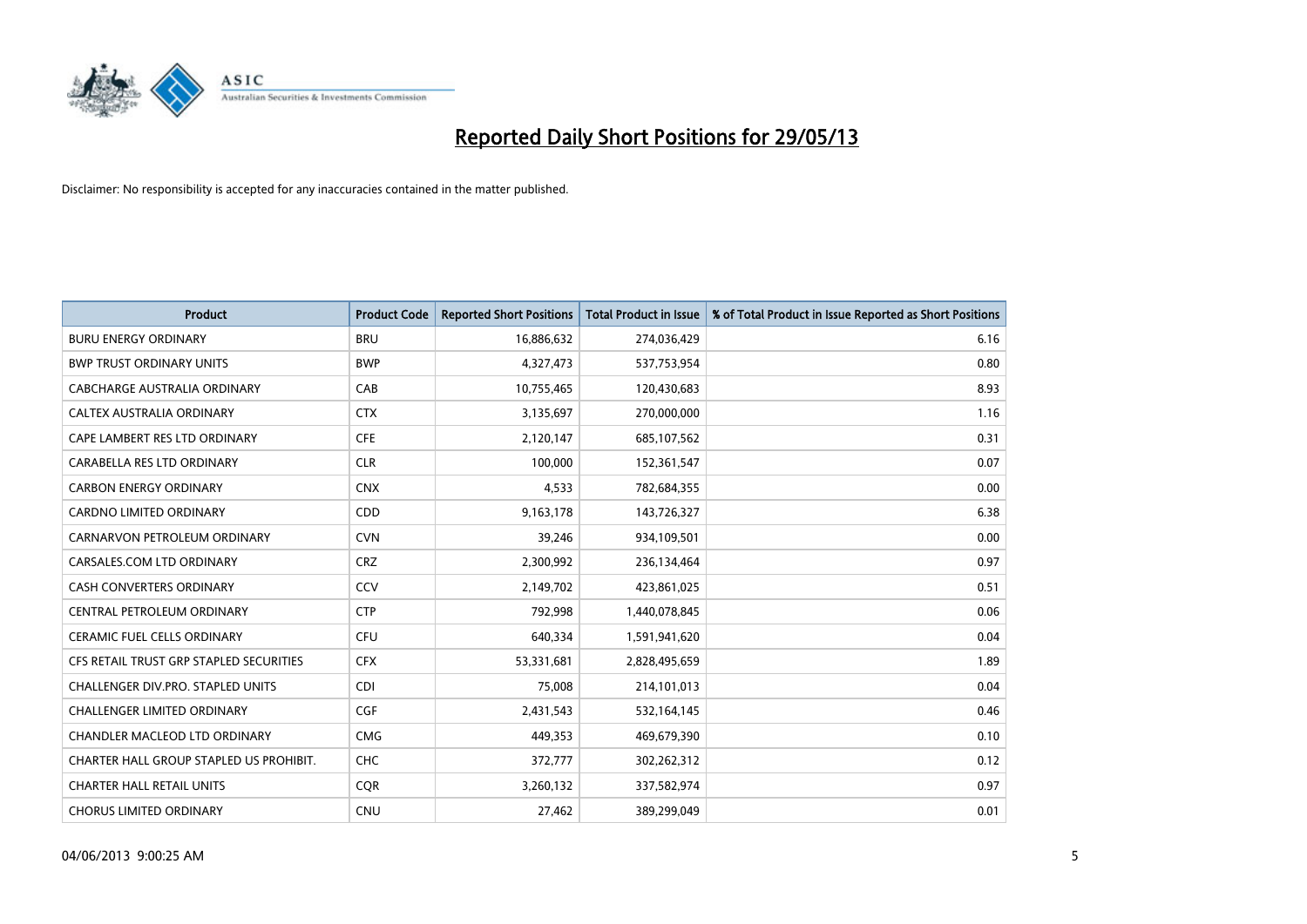

| <b>Product</b>                    | <b>Product Code</b> | <b>Reported Short Positions</b> | <b>Total Product in Issue</b> | % of Total Product in Issue Reported as Short Positions |
|-----------------------------------|---------------------|---------------------------------|-------------------------------|---------------------------------------------------------|
| CITIGOLD CORP LTD ORDINARY        | <b>CTO</b>          | 153,427                         | 1,352,907,765                 | 0.01                                                    |
| <b>CLOUGH LIMITED ORDINARY</b>    | <b>CLO</b>          | 6,634,142                       | 777,781,882                   | 0.85                                                    |
| COAL OF AFRICA LTD ORDINARY       | <b>CZA</b>          | 326                             | 1,048,368,613                 | 0.00                                                    |
| COALSPUR MINES LTD ORDINARY       | <b>CPL</b>          | 16,757,425                      | 639,748,901                   | 2.62                                                    |
| COCA-COLA AMATIL ORDINARY         | <b>CCL</b>          | 4,652,130                       | 763,590,249                   | 0.61                                                    |
| <b>COCHLEAR LIMITED ORDINARY</b>  | <b>COH</b>          | 4,056,668                       | 57,040,932                    | 7.11                                                    |
| <b>COCKATOO COAL ORDINARY</b>     | <b>COK</b>          | 13,114,062                      | 1,016,746,908                 | 1.29                                                    |
| CODAN LIMITED ORDINARY            | <b>CDA</b>          | 373,410                         | 176,926,104                   | 0.21                                                    |
| <b>COLLINS FOODS LTD ORDINARY</b> | <b>CKF</b>          | 536,230                         | 93,000,003                    | 0.58                                                    |
| COMMONWEALTH BANK, ORDINARY       | <b>CBA</b>          | 8,323,816                       | 1,609,180,841                 | 0.52                                                    |
| COMMONWEALTH PROP ORDINARY UNITS  | <b>CPA</b>          | 16,568,230                      | 2,347,003,413                 | 0.71                                                    |
| <b>COMPASS RESOURCES ORDINARY</b> | <b>CMR</b>          | 7,472                           | 1,403,744,100                 | 0.00                                                    |
| COMPUTERSHARE LTD ORDINARY        | <b>CPU</b>          | 14,431,284                      | 556,203,079                   | 2.59                                                    |
| <b>COOPER ENERGY LTD ORDINARY</b> | <b>COE</b>          | 36                              | 329,099,922                   | 0.00                                                    |
| CORP TRAVEL LIMITED ORDINARY      | <b>CTD</b>          | 240,804                         | 78,081,184                    | 0.31                                                    |
| <b>CREDIT CORP GROUP ORDINARY</b> | <b>CCP</b>          | 32,920                          | 45,932,899                    | 0.07                                                    |
| CROMWELL PROP STAPLED SECURITIES  | <b>CMW</b>          | 4,398,997                       | 1,463,721,456                 | 0.30                                                    |
| <b>CROWN LIMITED ORDINARY</b>     | <b>CWN</b>          | 1,671,648                       | 728,394,185                   | 0.23                                                    |
| <b>CSG LIMITED ORDINARY</b>       | <b>CSV</b>          | 126,399                         | 278,155,477                   | 0.05                                                    |
| <b>CSL LIMITED ORDINARY</b>       | <b>CSL</b>          | 435,795                         | 491,794,065                   | 0.09                                                    |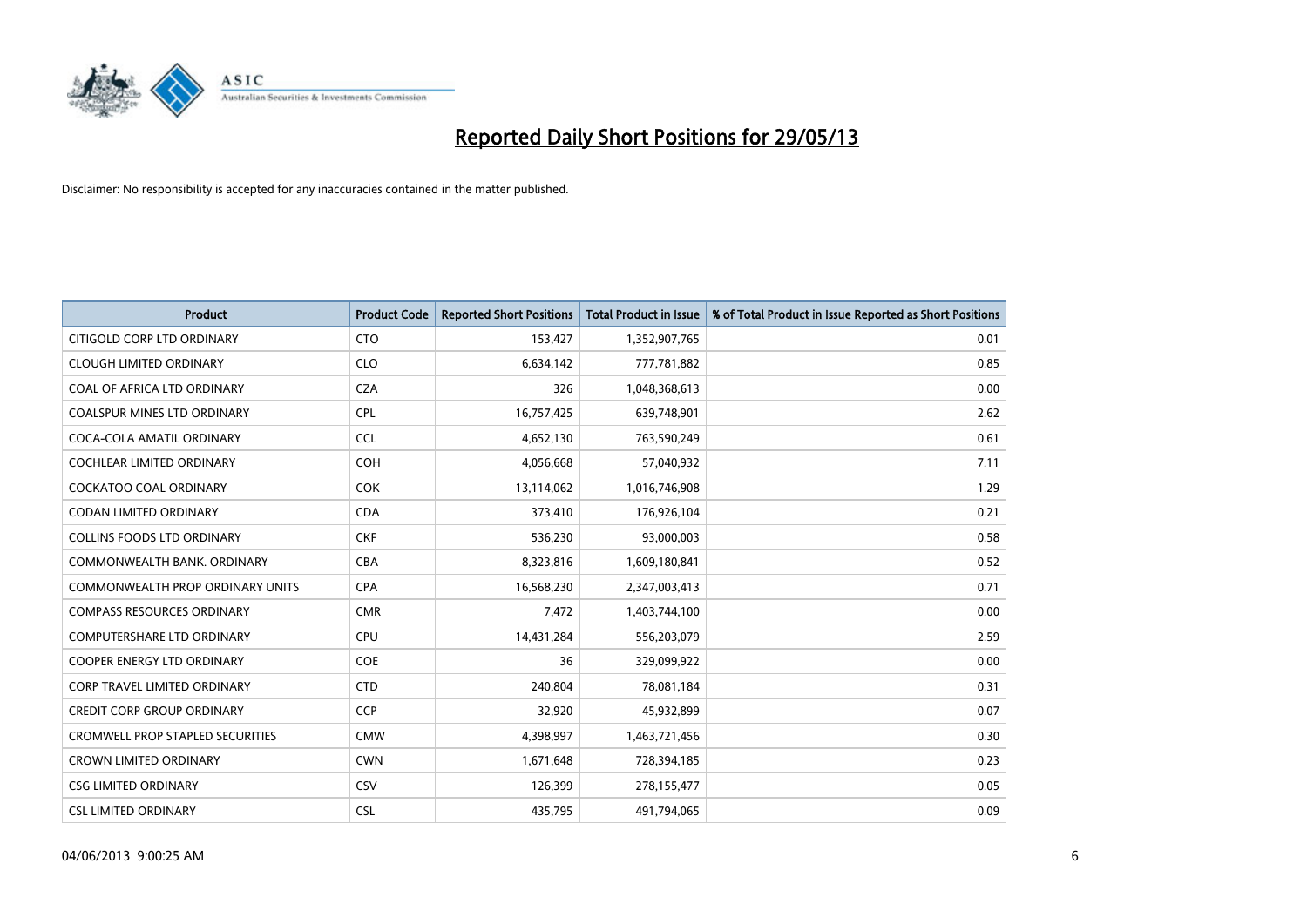

| <b>Product</b>                     | <b>Product Code</b> | <b>Reported Short Positions</b> | <b>Total Product in Issue</b> | % of Total Product in Issue Reported as Short Positions |
|------------------------------------|---------------------|---------------------------------|-------------------------------|---------------------------------------------------------|
| <b>CSR LIMITED ORDINARY</b>        | <b>CSR</b>          | 49,500,111                      | 506,000,315                   | 9.78                                                    |
| <b>CUDECO LIMITED ORDINARY</b>     | <b>CDU</b>          | 4,162,950                       | 199,877,294                   | 2.08                                                    |
| DART ENERGY LTD ORDINARY           | <b>DTE</b>          | 14,005,870                      | 878,988,226                   | 1.59                                                    |
| DATA#3 LIMITED ORDINARY            | <b>DTL</b>          | 110,696                         | 153,974,950                   | 0.07                                                    |
| DAVID JONES LIMITED ORDINARY       | <b>DJS</b>          | 59,030,742                      | 535,002,401                   | 11.03                                                   |
| DECMIL GROUP LIMITED ORDINARY      | <b>DCG</b>          | 3,480,832                       | 168,203,219                   | 2.07                                                    |
| DEXUS PROPERTY GROUP STAPLED UNITS | <b>DXS</b>          | 18,788,966                      | 4,839,024,176                 | 0.39                                                    |
| DISCOVERY METALS LTD ORDINARY      | <b>DML</b>          | 7,425,193                       | 486,986,451                   | 1.52                                                    |
| DOMINO PIZZA ENTERPR ORDINARY      | <b>DMP</b>          | 220,260                         | 70,192,674                    | 0.31                                                    |
| DORAY MINERALS LTD ORDINARY        | <b>DRM</b>          | 82,759                          | 141,866,768                   | 0.06                                                    |
| DOWNER EDI LIMITED ORDINARY        | <b>DOW</b>          | 7,237,907                       | 433,409,429                   | 1.67                                                    |
| DRILLSEARCH ENERGY ORDINARY        | <b>DLS</b>          | 19,363,975                      | 427,353,371                   | 4.53                                                    |
| DUET GROUP STAPLED US PROHIBIT.    | <b>DUE</b>          | 29,887,021                      | 1,169,314,842                 | 2.56                                                    |
| DULUXGROUP LIMITED ORDINARY        | <b>DLX</b>          | 7,058,136                       | 374,507,181                   | 1.88                                                    |
| <b>DWS LTD ORDINARY</b>            | <b>DWS</b>          | 462,597                         | 132,362,763                   | 0.35                                                    |
| ECHO ENTERTAINMENT ORDINARY        | <b>EGP</b>          | 5,295,242                       | 825,672,730                   | 0.64                                                    |
| ELDERS LIMITED ORDINARY            | <b>ELD</b>          | 16,113,069                      | 448,598,480                   | 3.59                                                    |
| ELEMENTAL MINERALS ORDINARY        | <b>ELM</b>          | 33,456                          | 288,587,228                   | 0.01                                                    |
| ELEMENTOS LIMITED ORDINARY         | <b>ELT</b>          | 16                              | 154,349,209                   | 0.00                                                    |
| <b>EMECO HOLDINGS ORDINARY</b>     | <b>EHL</b>          | 22,921,517                      | 599,675,707                   | 3.82                                                    |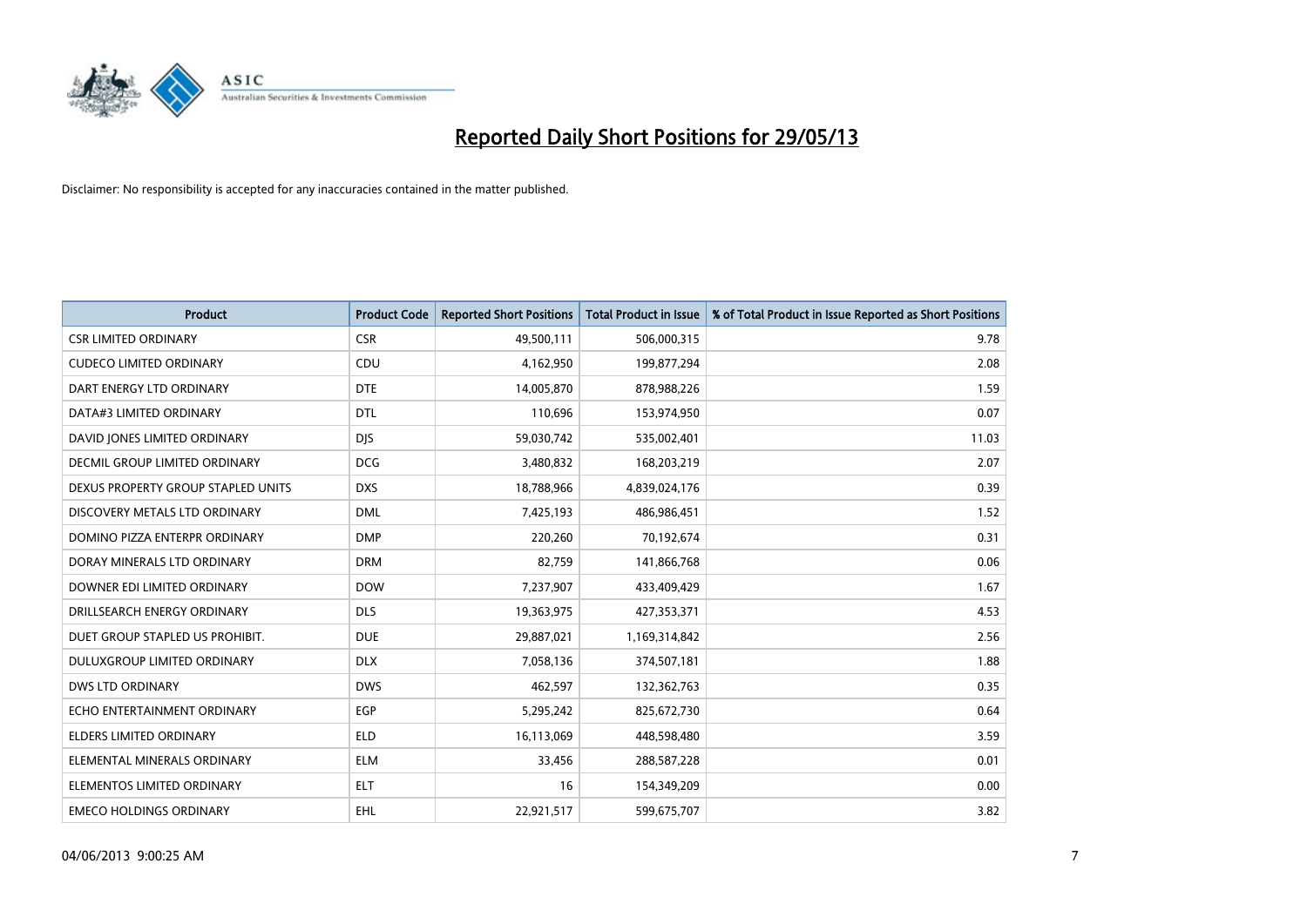

| <b>Product</b>                         | <b>Product Code</b> | <b>Reported Short Positions</b> | <b>Total Product in Issue</b> | % of Total Product in Issue Reported as Short Positions |
|----------------------------------------|---------------------|---------------------------------|-------------------------------|---------------------------------------------------------|
| <b>ENDEAVOUR MIN CORP CDI 1:1</b>      | <b>EVR</b>          | 102,817                         | 125,053,398                   | 0.08                                                    |
| ENERGY RESOURCES ORDINARY 'A'          | ERA                 | 10,671,476                      | 517,725,062                   | 2.06                                                    |
| <b>ENERGY WORLD CORPOR, ORDINARY</b>   | <b>EWC</b>          | 21,913,412                      | 1,734,166,672                 | 1.26                                                    |
| ENVESTRA LIMITED ORDINARY              | <b>ENV</b>          | 4,835,954                       | 1,796,808,474                 | 0.27                                                    |
| EQUATORIAL RES LTD ORDINARY            | EQX                 | 8                               | 119,835,353                   | 0.00                                                    |
| ERM POWER LIMITED ORDINARY             | EPW                 | 940                             | 176,733,723                   | 0.00                                                    |
| ETFS METALS. ETFS GOLD                 | GOLD                | 725                             | 3,817,771                     | 0.02                                                    |
| EVOLUTION MINING LTD ORDINARY          | <b>EVN</b>          | 19,277,624                      | 708,092,989                   | 2.72                                                    |
| FAIRFAX MEDIA LTD ORDINARY             | <b>FXI</b>          | 412,145,845                     | 2,351,955,725                 | 17.52                                                   |
| <b>FANTASTIC HOLDINGS ORDINARY</b>     | <b>FAN</b>          | 43,546                          | 102,739,538                   | 0.04                                                    |
| FAR LTD ORDINARY                       | FAR                 | 22,121,932                      | 2,499,846,742                 | 0.88                                                    |
| FEDERATION CNTRES ORD/UNIT STAPLED SEC | <b>FDC</b>          | 2,698,459                       | 1,427,641,565                 | 0.19                                                    |
| FKP PROPERTY GROUP STAPLED SECURITIES  | <b>FKP</b>          | 8,639,477                       | 321,578,705                   | 2.69                                                    |
| FLEETWOOD CORP ORDINARY                | <b>FWD</b>          | 2,372,807                       | 60,522,619                    | 3.92                                                    |
| FLETCHER BUILDING ORDINARY             | <b>FBU</b>          | 3,516,618                       | 686,096,427                   | 0.51                                                    |
| FLEXIGROUP LIMITED ORDINARY            | <b>FXL</b>          | 137,566                         | 299,147,864                   | 0.05                                                    |
| FLIGHT CENTRE ORDINARY                 | <b>FLT</b>          | 11,666,433                      | 100,418,807                   | 11.62                                                   |
| FLINDERS MINES LTD ORDINARY            | <b>FMS</b>          | 2,813,927                       | 1,821,300,404                 | 0.15                                                    |
| <b>FOCUS MINERALS LTD ORDINARY</b>     | <b>FML</b>          | 35,189,800                      | 9,137,375,877                 | 0.39                                                    |
| <b>FORGE GROUP LIMITED ORDINARY</b>    | FGE                 | 1,391,822                       | 86,169,014                    | 1.62                                                    |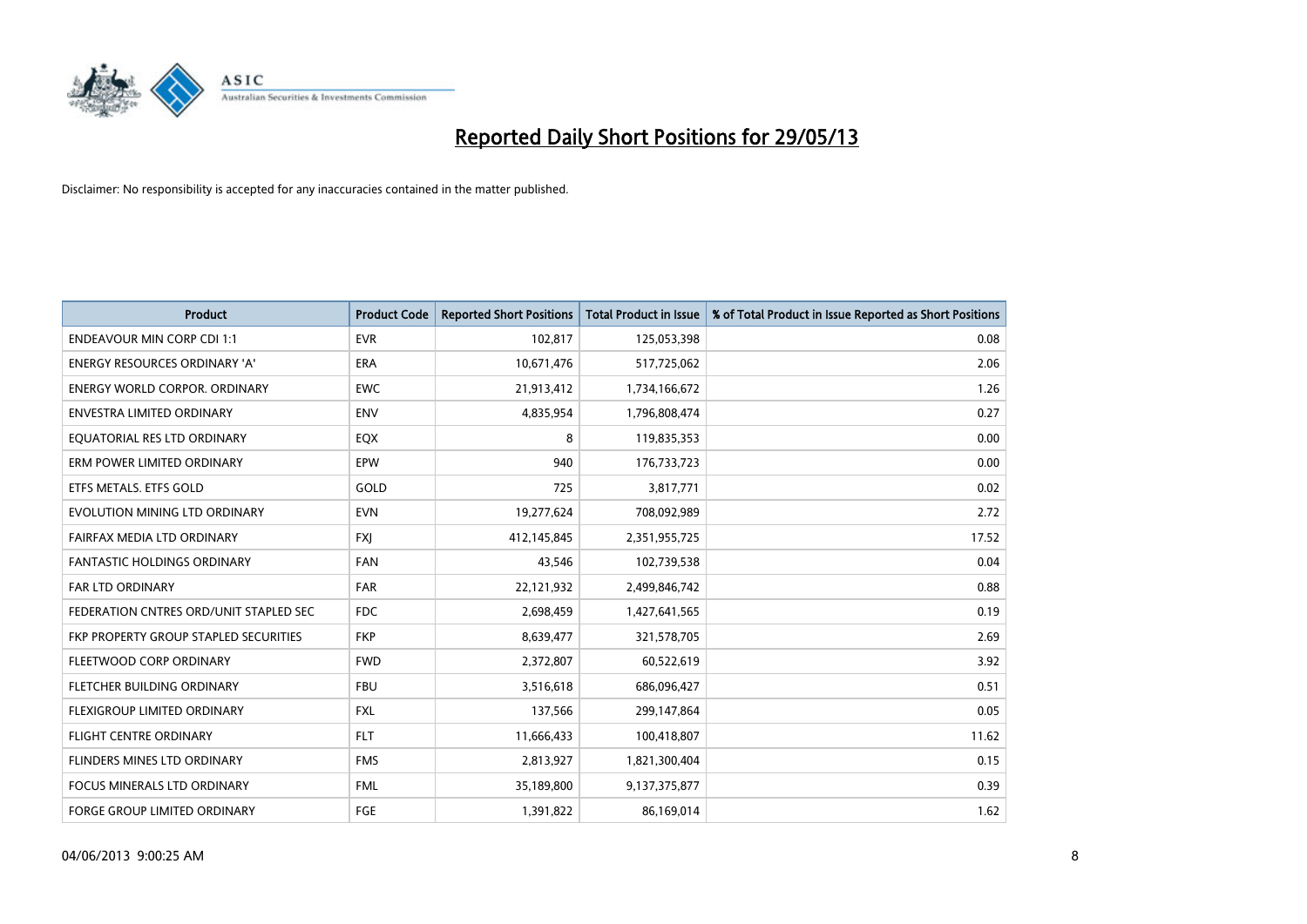

| <b>Product</b>                                   | <b>Product Code</b> | <b>Reported Short Positions</b> | <b>Total Product in Issue</b> | % of Total Product in Issue Reported as Short Positions |
|--------------------------------------------------|---------------------|---------------------------------|-------------------------------|---------------------------------------------------------|
| FORTESCUE METALS GRP ORDINARY                    | <b>FMG</b>          | 163,392,912                     | 3,113,798,659                 | 5.25                                                    |
| <b>G.U.D. HOLDINGS ORDINARY</b>                  | <b>GUD</b>          | 5,894,255                       | 71,341,319                    | 8.26                                                    |
| <b>G8 EDUCATION LIMITED ORDINARY</b>             | <b>GEM</b>          | 782,605                         | 272,151,612                   | 0.29                                                    |
| <b>GALAXY RESOURCES ORDINARY</b>                 | GXY                 | 3,851,130                       | 584,355,501                   | 0.66                                                    |
| <b>GEODYNAMICS LIMITED ORDINARY</b>              | GDY                 | 850                             | 406,452,608                   | 0.00                                                    |
| <b>GINDALBIE METALS LTD ORDINARY</b>             | <b>GBG</b>          | 46,038,341                      | 1,492,154,301                 | 3.09                                                    |
| <b>GOODMAN FIELDER. ORDINARY</b>                 | GFF                 | 40,244,081                      | 1,955,559,207                 | 2.06                                                    |
| <b>GOODMAN GROUP STAPLED</b>                     | <b>GMG</b>          | 4,898,122                       | 1,713,233,947                 | 0.29                                                    |
| <b>GPT GROUP STAPLED SEC.</b>                    | <b>GPT</b>          | 4,351,368                       | 1,768,731,729                 | 0.25                                                    |
| <b>GRAINCORP LIMITED A CLASS ORDINARY</b>        | <b>GNC</b>          | 1,748,768                       | 228,855,628                   | 0.76                                                    |
| <b>GRANGE RESOURCES. ORDINARY</b>                | GRR                 | 5,515,169                       | 1,156,492,195                 | 0.48                                                    |
| <b>GREENLAND MIN EN LTD ORDINARY</b>             | GGG                 | 5,846,757                       | 571,975,263                   | 1.02                                                    |
| <b>GROWTHPOINT PROPERTY ORD/UNIT STAPLED SEC</b> | GOZ                 | 12,400                          | 402,830,366                   | 0.00                                                    |
| <b>GRYPHON MINERALS LTD ORDINARY</b>             | GRY                 | 15,475,998                      | 400,464,983                   | 3.86                                                    |
| <b>GUILDFORD COAL LTD ORDINARY</b>               | <b>GUF</b>          | 1,768,034                       | 635,046,899                   | 0.28                                                    |
| <b>GUNNS LIMITED ORDINARY</b>                    | <b>GNS</b>          | 51,772,667                      | 848,401,559                   | 6.10                                                    |
| <b>GWA GROUP LTD ORDINARY</b>                    | GWA                 | 9,868,819                       | 306,533,770                   | 3.22                                                    |
| <b>HARVEY NORMAN ORDINARY</b>                    | <b>HVN</b>          | 86,201,550                      | 1,062,316,784                 | 8.11                                                    |
| HASTIE GROUP LIMITED ORDINARY                    | <b>HST</b>          | 114,317                         | 137,353,504                   | 0.08                                                    |
| <b>HENDERSON GROUP CDI 1:1</b>                   | <b>HGG</b>          | 1,094,323                       | 749,697,955                   | 0.15                                                    |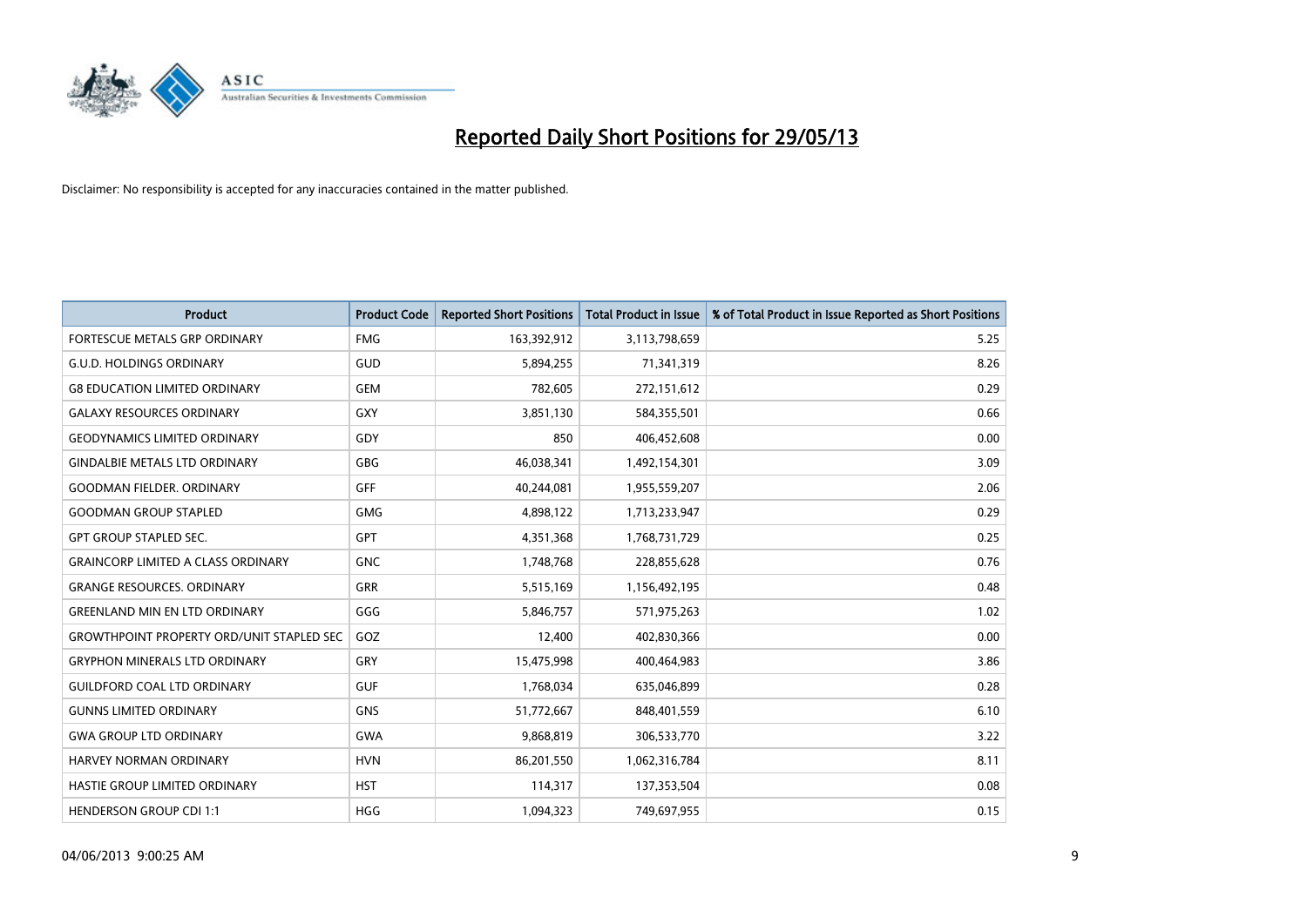

| <b>Product</b>                         | <b>Product Code</b> | <b>Reported Short Positions</b> | <b>Total Product in Issue</b> | % of Total Product in Issue Reported as Short Positions |
|----------------------------------------|---------------------|---------------------------------|-------------------------------|---------------------------------------------------------|
| HFA HOLDINGS LIMITED ORDINARY          | <b>HFA</b>          | 3,809                           | 117,332,831                   | 0.00                                                    |
| HILLGROVE RES LTD ORDINARY             | <b>HGO</b>          | 1,734,834                       | 1,022,760,221                 | 0.17                                                    |
| HILLS HOLDINGS LTD ORDINARY            | <b>HIL</b>          | 723,562                         | 246,500,444                   | 0.29                                                    |
| HORIZON OIL LIMITED ORDINARY           | <b>HZN</b>          | 62,670,591                      | 1,135,266,515                 | 5.52                                                    |
| <b>ICON ENERGY LIMITED ORDINARY</b>    | <b>ICN</b>          | 72                              | 533,391,210                   | 0.00                                                    |
| <b>IINET LIMITED ORDINARY</b>          | <b>IIN</b>          | 1,752,882                       | 161,238,847                   | 1.09                                                    |
| <b>ILUKA RESOURCES ORDINARY</b>        | ILU                 | 52,253,215                      | 418,700,517                   | 12.48                                                   |
| <b>IMDEX LIMITED ORDINARY</b>          | <b>IMD</b>          | 6,721,411                       | 210,473,188                   | 3.19                                                    |
| IMF (AUSTRALIA) LTD ORDINARY           | <b>IMF</b>          | 1,139,710                       | 123,201,716                   | 0.93                                                    |
| <b>INCITEC PIVOT ORDINARY</b>          | IPL                 | 21,739,003                      | 1,628,730,107                 | 1.33                                                    |
| INDEPENDENCE GROUP ORDINARY            | <b>IGO</b>          | 5,170,837                       | 232,882,535                   | 2.22                                                    |
| <b>INDOPHIL RESOURCES ORDINARY</b>     | <b>IRN</b>          | 670,577                         | 1,203,146,194                 | 0.06                                                    |
| INFIGEN ENERGY STAPLED SECURITIES      | <b>IFN</b>          | 3,307,651                       | 762,265,972                   | 0.43                                                    |
| <b>INSURANCE AUSTRALIA ORDINARY</b>    | IAG                 | 1,636,342                       | 2,079,034,021                 | 0.08                                                    |
| INTEGRATED RESEARCH ORDINARY           | IRI                 | 59,639                          | 168,361,953                   | 0.04                                                    |
| <b>INTREPID MINES ORDINARY</b>         | <b>IAU</b>          | 20,187,550                      | 555,875,414                   | 3.63                                                    |
| INVESTA OFFICE FUND STAPLED SECURITIES | <b>IOF</b>          | 1,664,836                       | 614,047,458                   | 0.27                                                    |
| <b>INVOCARE LIMITED ORDINARY</b>       | IVC.                | 1,803,351                       | 110,030,298                   | 1.64                                                    |
| <b>ION LIMITED ORDINARY</b>            | <b>ION</b>          | 164,453                         | 256,365,105                   | 0.06                                                    |
| <b>IOOF HOLDINGS LTD ORDINARY</b>      | IFL                 | 2,335,885                       | 232,118,034                   | 1.01                                                    |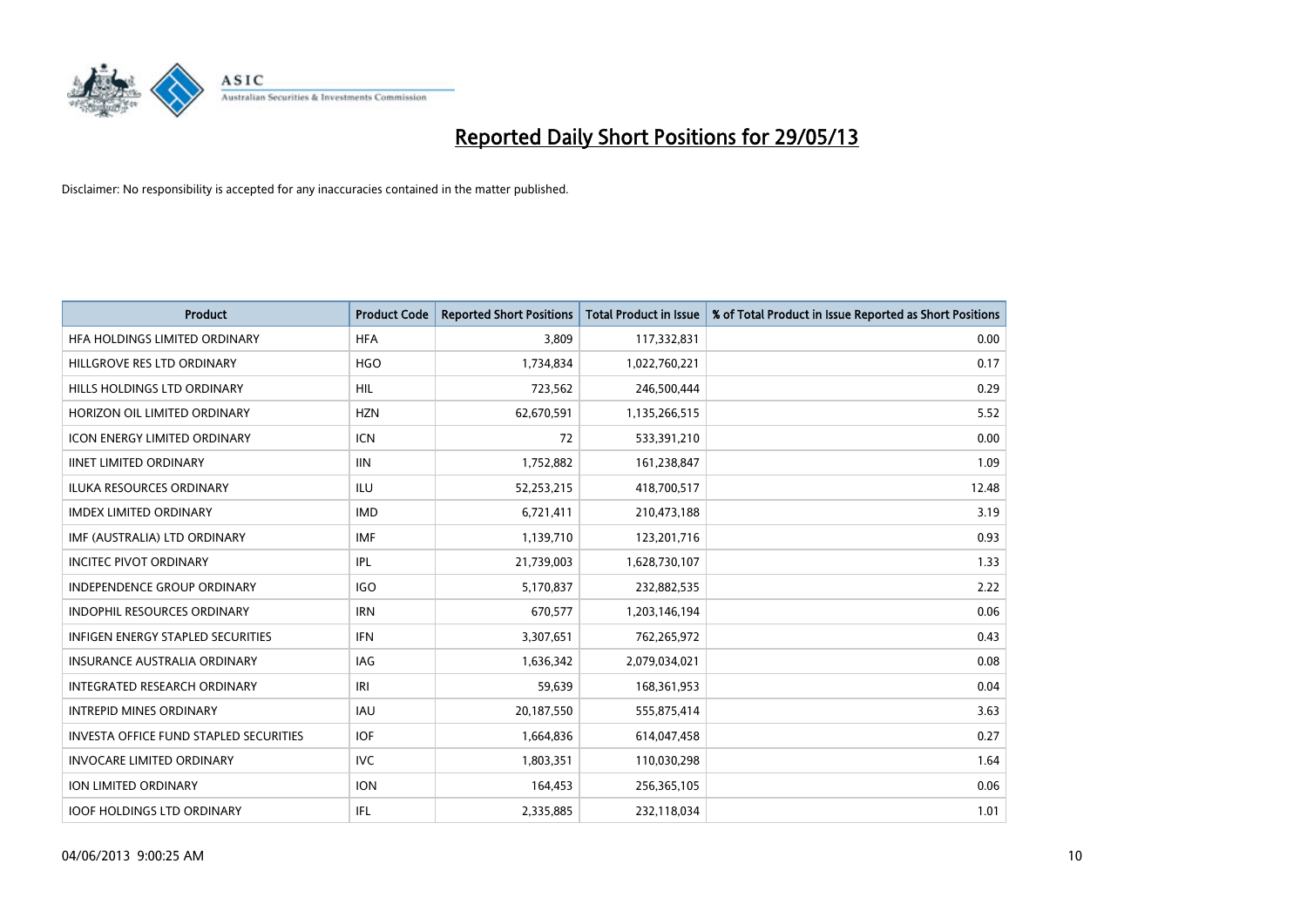

| <b>Product</b>                           | <b>Product Code</b> | <b>Reported Short Positions</b> | <b>Total Product in Issue</b> | % of Total Product in Issue Reported as Short Positions |
|------------------------------------------|---------------------|---------------------------------|-------------------------------|---------------------------------------------------------|
| <b>IRESS LIMITED ORDINARY</b>            | <b>IRE</b>          | 2,082,362                       | 128,620,231                   | 1.62                                                    |
| <b>IRON ORE HOLDINGS ORDINARY</b>        | <b>IOH</b>          | 26,197                          | 161,174,005                   | 0.02                                                    |
| <b>IVANHOE AUSTRALIA ORDINARY</b>        | <b>IVA</b>          | 1,507,378                       | 725,494,382                   | 0.21                                                    |
| JAMES HARDIE INDUST CHESS DEPOSITARY INT | <b>IHX</b>          | 4,096,383                       | 441,654,684                   | 0.93                                                    |
| <b>JB HI-FI LIMITED ORDINARY</b>         | <b>IBH</b>          | 16,739,971                      | 98,947,309                    | 16.92                                                   |
| <b>JUMBO INTERACTIVE ORDINARY</b>        | JIN.                | 26,866                          | 43,552,560                    | 0.06                                                    |
| <b>JUPITER MINES ORDINARY</b>            | <b>IMS</b>          | 975,740                         | 2,281,835,383                 | 0.04                                                    |
| <b>KAGARA LTD ORDINARY</b>               | KZL                 | 3,391,221                       | 798,953,117                   | 0.42                                                    |
| KAROON GAS AUSTRALIA ORDINARY            | <b>KAR</b>          | 2,855,735                       | 221,420,769                   | 1.29                                                    |
| KATHMANDU HOLD LTD ORDINARY              | <b>KMD</b>          | 31,468                          | 200,215,894                   | 0.02                                                    |
| <b>KBL MINING LIMITED ORDINARY</b>       | <b>KBL</b>          | 1,820                           | 293,535,629                   | 0.00                                                    |
| KINGSGATE CONSOLID. ORDINARY             | <b>KCN</b>          | 6,042,907                       | 152,191,905                   | 3.97                                                    |
| KINGSROSE MINING LTD ORDINARY            | <b>KRM</b>          | 514,309                         | 291,959,871                   | 0.18                                                    |
| LEIGHTON HOLDINGS ORDINARY               | LEI                 | 14,387,809                      | 337,230,813                   | 4.27                                                    |
| LEND LEASE GROUP UNIT/ORD STAPLED        | <b>LLC</b>          | 3,833,849                       | 575,508,314                   | 0.67                                                    |
| LINC ENERGY LTD ORDINARY                 | <b>LNC</b>          | 12,169,182                      | 520,765,276                   | 2.34                                                    |
| LION SELECTION GRP ORDINARY              | <b>LSX</b>          | 36                              | 88,033,228                    | 0.00                                                    |
| LYCOPODIUM LIMITED ORDINARY              | <b>LYL</b>          | 2,379                           | 38,955,103                    | 0.01                                                    |
| LYNAS CORPORATION ORDINARY               | <b>LYC</b>          | 202,804,928                     | 1,960,801,292                 | 10.34                                                   |
| M2 TELECOMMUNICATION ORDINARY            | <b>MTU</b>          | 5,348,635                       | 178,320,592                   | 3.00                                                    |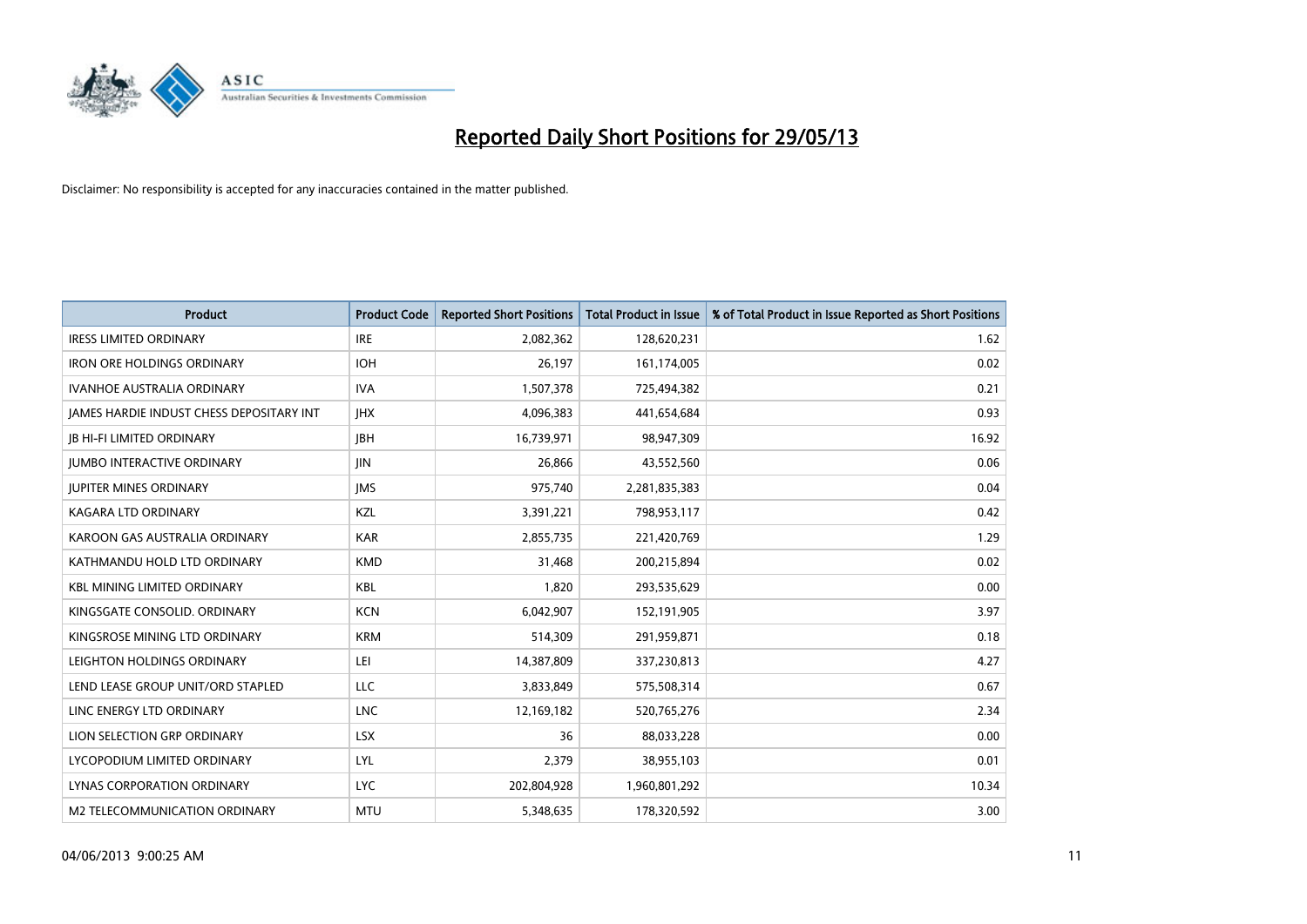

| <b>Product</b>                        | <b>Product Code</b> | <b>Reported Short Positions</b> | <b>Total Product in Issue</b> | % of Total Product in Issue Reported as Short Positions |
|---------------------------------------|---------------------|---------------------------------|-------------------------------|---------------------------------------------------------|
| <b>MACA LIMITED ORDINARY</b>          | <b>MLD</b>          | 142,049                         | 172,500,000                   | 0.08                                                    |
| <b>MACMAHON HOLDINGS ORDINARY</b>     | <b>MAH</b>          | 10,653,957                      | 1,261,699,966                 | 0.84                                                    |
| MACO ATLAS ROADS GRP ORDINARY STAPLED | <b>MQA</b>          | 24,654,540                      | 478,531,436                   | 5.15                                                    |
| MACQUARIE GROUP LTD ORDINARY          | <b>MOG</b>          | 2,431,975                       | 339,726,361                   | 0.72                                                    |
| MAGELLAN FIN GRP LTD ORDINARY         | <b>MFG</b>          | 761,114                         | 152,782,876                   | 0.50                                                    |
| <b>MATRIX C &amp; E LTD ORDINARY</b>  | <b>MCE</b>          | 3,561,346                       | 94,555,428                    | 3.77                                                    |
| <b>MAVERICK DRILLING ORDINARY</b>     | <b>MAD</b>          | 14,624,240                      | 452,726,751                   | 3.23                                                    |
| MCMILLAN SHAKESPEARE ORDINARY         | <b>MMS</b>          | 869,356                         | 74,523,965                    | 1.17                                                    |
| MCPHERSON'S LTD ORDINARY              | <b>MCP</b>          | 80,500                          | 89,294,198                    | 0.09                                                    |
| MEDUSA MINING LTD ORDINARY            | <b>MML</b>          | 2,333,624                       | 188,903,911                   | 1.24                                                    |
| MEO AUSTRALIA LTD ORDINARY            | <b>MEO</b>          | 139,012                         | 627,264,587                   | 0.02                                                    |
| MERMAID MARINE ORDINARY               | <b>MRM</b>          | 790,220                         | 228,166,230                   | 0.35                                                    |
| MESOBLAST LIMITED ORDINARY            | <b>MSB</b>          | 15,376,813                      | 315,423,901                   | 4.87                                                    |
| METALS X LIMITED ORDINARY             | <b>MLX</b>          | 77,960                          | 1,651,766,110                 | 0.00                                                    |
| METCASH LIMITED ORDINARY              | <b>MTS</b>          | 74,514,748                      | 880,704,786                   | 8.46                                                    |
| MICLYN EXP OFFSHR ORDINARY            | <b>MIO</b>          | 610,616                         | 281,536,912                   | 0.22                                                    |
| MIGHTY RIVER POWER ORDINARY           | <b>MYT</b>          | 505,092                         | 1,400,000,094                 | 0.04                                                    |
| MILTON CORPORATION ORDINARY           | <b>MLT</b>          | 12,800                          | 122,147,119                   | 0.01                                                    |
| MINCOR RESOURCES NL ORDINARY          | <b>MCR</b>          | 2,837,622                       | 188,208,274                   | 1.51                                                    |
| MINERAL DEPOSITS ORDINARY             | <b>MDL</b>          | 2,874,973                       | 83,538,786                    | 3.44                                                    |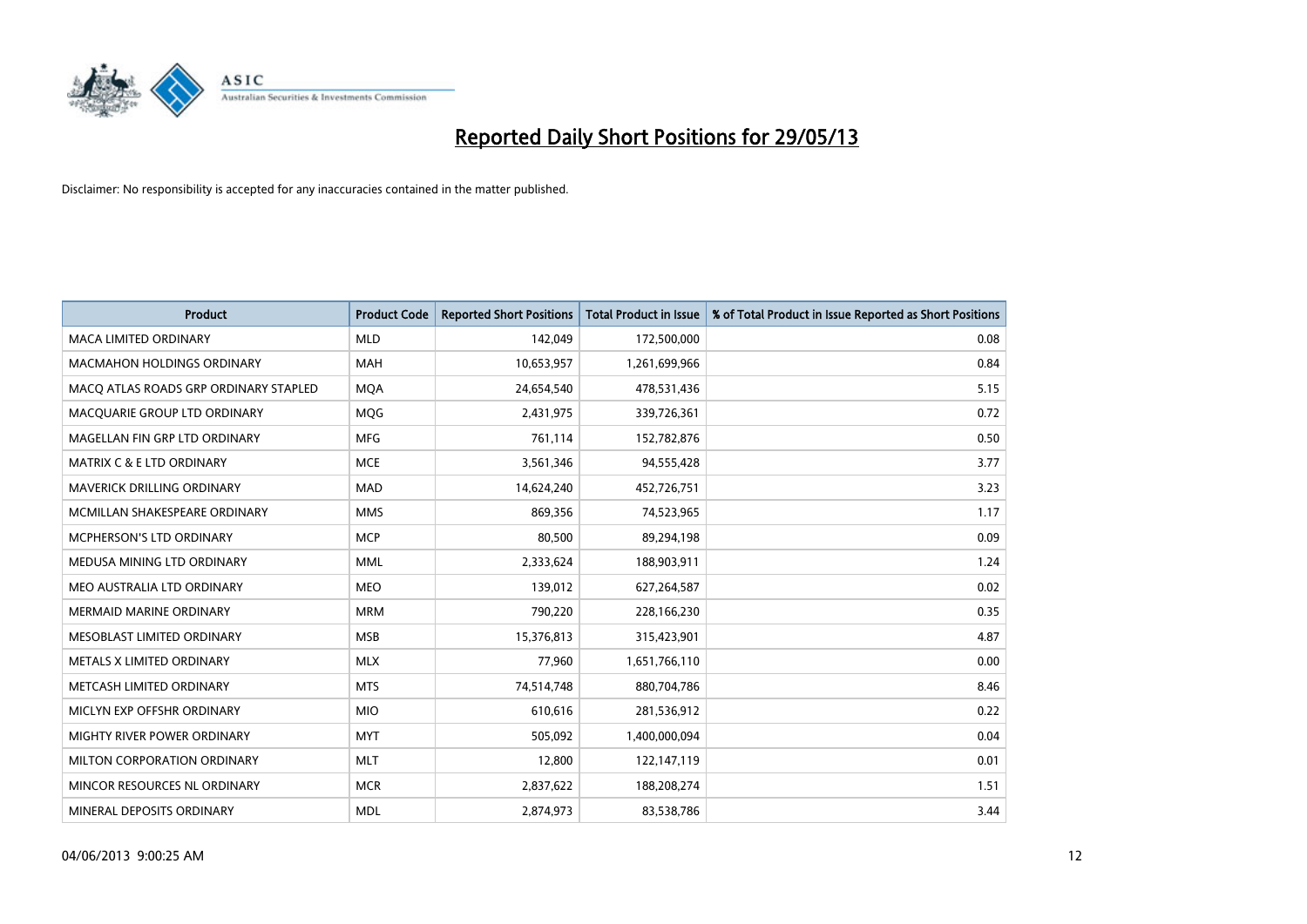

| <b>Product</b>                     | <b>Product Code</b> | <b>Reported Short Positions</b> | <b>Total Product in Issue</b> | % of Total Product in Issue Reported as Short Positions |
|------------------------------------|---------------------|---------------------------------|-------------------------------|---------------------------------------------------------|
| MINERAL RESOURCES, ORDINARY        | <b>MIN</b>          | 5,914,752                       | 185,987,992                   | 3.18                                                    |
| MIRABELA NICKEL LTD ORDINARY       | <b>MBN</b>          | 25,874,128                      | 876,765,094                   | 2.95                                                    |
| MIRVAC GROUP STAPLED SECURITIES    | <b>MGR</b>          | 8,089,136                       | 3,662,714,758                 | 0.22                                                    |
| MOLOPO ENERGY LTD ORDINARY         | <b>MPO</b>          | 1,498,438                       | 246,371,894                   | 0.61                                                    |
| <b>MONADELPHOUS GROUP ORDINARY</b> | <b>MND</b>          | 9,374,669                       | 90,940,258                    | 10.31                                                   |
| MORTGAGE CHOICE LTD ORDINARY       | <b>MOC</b>          | 1,548,490                       | 123,431,282                   | 1.25                                                    |
| <b>MOUNT GIBSON IRON ORDINARY</b>  | <b>MGX</b>          | 20,251,904                      | 1,090,584,232                 | 1.86                                                    |
| MULTIPLEX SITES SITES              | <b>MXUPA</b>        | 937                             | 4,500,000                     | 0.02                                                    |
| MURCHISON METALS LTD ORDINARY      | <b>MMX</b>          | 3,592,155                       | 450,497,346                   | 0.80                                                    |
| MYER HOLDINGS LTD ORDINARY         | <b>MYR</b>          | 82,401,695                      | 583,594,551                   | 14.12                                                   |
| NATIONAL AUST, BANK ORDINARY       | <b>NAB</b>          | 7,056,844                       | 2,342,421,436                 | 0.30                                                    |
| NAVITAS LIMITED ORDINARY           | <b>NVT</b>          | 13,710,859                      | 375,367,918                   | 3.65                                                    |
| NEON ENERGY LIMITED ORDINARY       | <b>NEN</b>          | 1,082,285                       | 549,937,848                   | 0.20                                                    |
| NEW HOPE CORPORATION ORDINARY      | <b>NHC</b>          | 2,380,996                       | 830,563,352                   | 0.29                                                    |
| NEW STANDARD ENERGY ORDINARY       | <b>NSE</b>          | 435,192                         | 305,331,847                   | 0.14                                                    |
| NEWCREST MINING ORDINARY           | <b>NCM</b>          | 6,474,471                       | 766,510,971                   | 0.84                                                    |
| NEWS CORP A NON-VOTING CDI         | <b>NWSLV</b>        | 2,450,985                       | 1,516,496,454                 | 0.16                                                    |
| NEWS CORP B VOTING CDI             | <b>NWS</b>          | 938,959                         | 798,520,953                   | 0.12                                                    |
| NEXTDC LIMITED ORDINARY            | <b>NXT</b>          | 5,343,618                       | 173,102,288                   | 3.09                                                    |
| NEXUS ENERGY LIMITED ORDINARY      | <b>NXS</b>          | 14,303,146                      | 1,329,821,159                 | 1.08                                                    |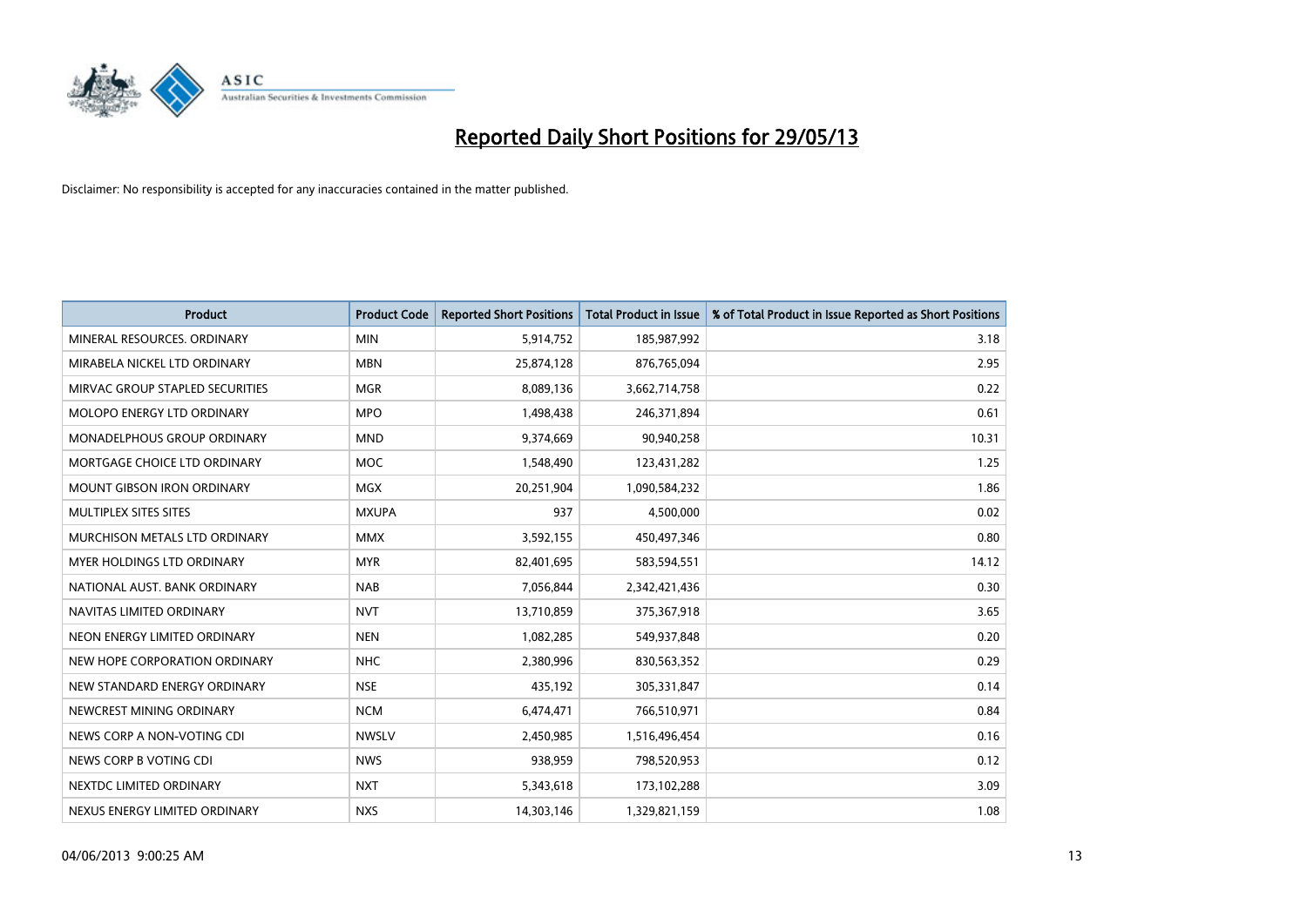

| <b>Product</b>                        | <b>Product Code</b> | <b>Reported Short Positions</b> | <b>Total Product in Issue</b> | % of Total Product in Issue Reported as Short Positions |
|---------------------------------------|---------------------|---------------------------------|-------------------------------|---------------------------------------------------------|
| NIB HOLDINGS LIMITED ORDINARY         | <b>NHF</b>          | 130,732                         | 439,004,182                   | 0.03                                                    |
| NIDO PETROLEUM ORDINARY               | <b>NDO</b>          | 42,400                          | 2,044,984,301                 | 0.00                                                    |
| NOBLE MINERAL RES ORDINARY            | <b>NMG</b>          | 2,385,726                       | 666,397,952                   | 0.36                                                    |
| NORFOLK GROUP ORDINARY                | <b>NFK</b>          | 400,050                         | 158,890,730                   | 0.25                                                    |
| NORTHERN IRON LTD ORDINARY            | <b>NFE</b>          | 2,155,258                       | 484,405,314                   | 0.44                                                    |
| NORTHERN STAR ORDINARY                | <b>NST</b>          | 6,101,333                       | 424,279,762                   | 1.44                                                    |
| NRW HOLDINGS LIMITED ORDINARY         | <b>NWH</b>          | 27,211,009                      | 278,888,011                   | 9.76                                                    |
| NUCOAL RESOURCES LTD ORDINARY         | <b>NCR</b>          | 150,000                         | 768,612,354                   | 0.02                                                    |
| NUFARM LIMITED ORDINARY               | <b>NUF</b>          | 14,397,158                      | 262,954,040                   | 5.48                                                    |
| OCEANAGOLD CORP. CHESS DEPOSITARY INT | <b>OGC</b>          | 869,134                         | 293,517,918                   | 0.30                                                    |
| OIL SEARCH LTD ORDINARY               | OSH                 | 20,919,910                      | 1,340,018,530                 | 1.56                                                    |
| OM HOLDINGS LIMITED ORDINARY          | OMH                 | 3,370,225                       | 673,423,337                   | 0.50                                                    |
| ORICA LIMITED ORDINARY                | ORI                 | 6,603,543                       | 366,868,401                   | 1.80                                                    |
| ORIGIN ENERGY ORDINARY                | <b>ORG</b>          | 14,470,073                      | 1,097,938,465                 | 1.32                                                    |
| OROCOBRE LIMITED ORDINARY             | <b>ORE</b>          | 637,163                         | 117,745,140                   | 0.54                                                    |
| OROTONGROUP LIMITED ORDINARY          | ORL                 | 234,932                         | 40,880,902                    | 0.57                                                    |
| ORPHEUS ENERGY LTD ORDINARY           | <b>OEG</b>          | 67,200                          | 130,475,919                   | 0.05                                                    |
| OZ MINERALS ORDINARY                  | OZL                 | 17,574,282                      | 303,470,022                   | 5.79                                                    |
| <b>PACIFIC BRANDS ORDINARY</b>        | <b>PBG</b>          | 14,105,487                      | 912,915,695                   | 1.55                                                    |
| PALADIN ENERGY LTD ORDINARY           | PDN                 | 108,000,782                     | 837,187,808                   | 12.90                                                   |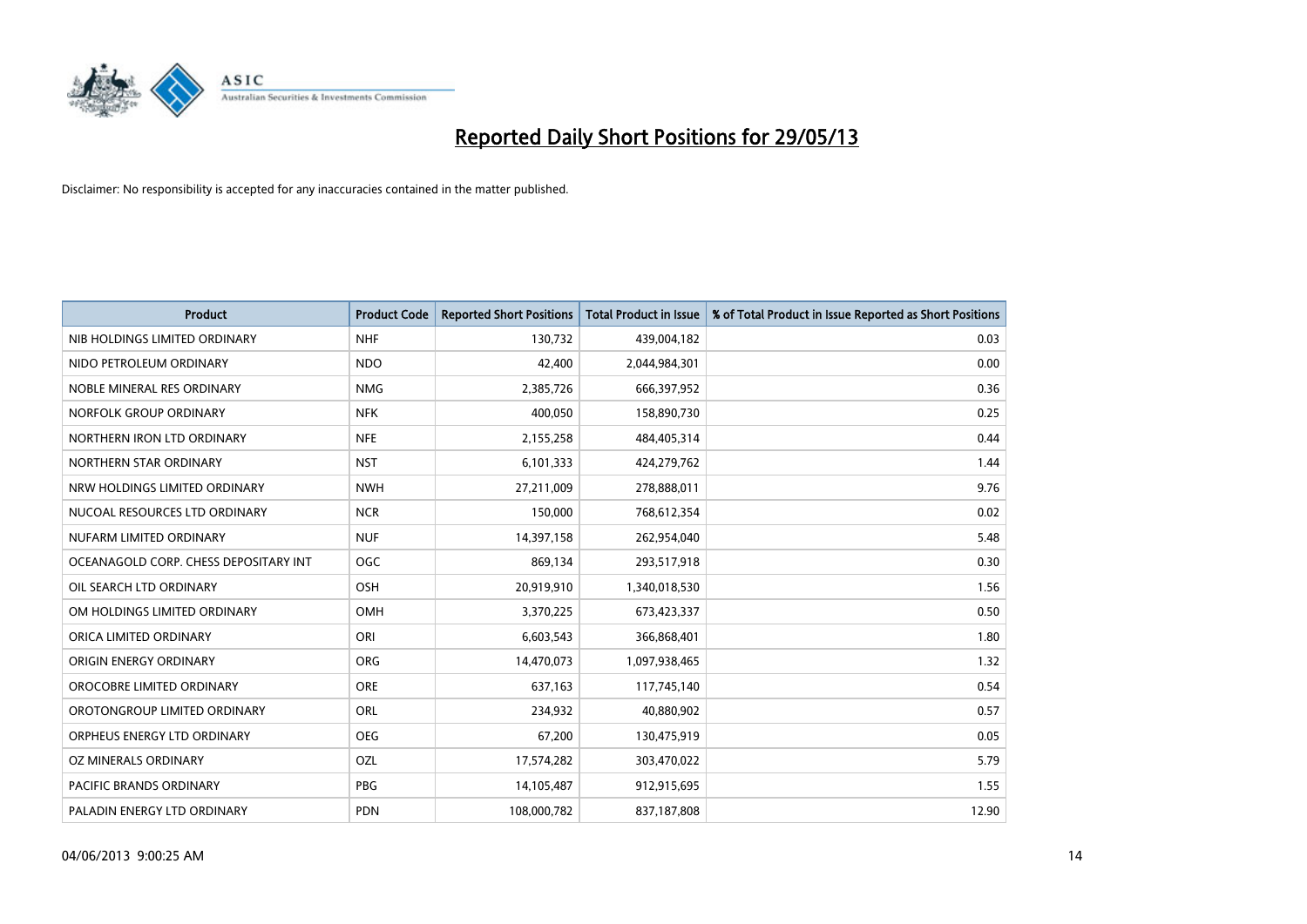

| <b>Product</b>               | <b>Product Code</b> | <b>Reported Short Positions</b> | <b>Total Product in Issue</b> | % of Total Product in Issue Reported as Short Positions |
|------------------------------|---------------------|---------------------------------|-------------------------------|---------------------------------------------------------|
| PANAUST LIMITED ORDINARY     | <b>PNA</b>          | 8,261,965                       | 619,084,930                   | 1.33                                                    |
| PANORAMIC RESOURCES ORDINARY | PAN                 | 2,249,150                       | 256,899,729                   | 0.88                                                    |
| PAPERLINX LIMITED ORDINARY   | <b>PPX</b>          | 47,901                          | 609,280,761                   | 0.01                                                    |
| PAPILLON RES LTD ORDINARY    | <b>PIR</b>          | 2,226,120                       | 336,978,210                   | 0.66                                                    |
| PATTIES FOODS LTD ORDINARY   | PFL                 | 5,427                           | 139,065,639                   | 0.00                                                    |
| PEET LIMITED ORDINARY        | <b>PPC</b>          | 3,813,456                       | 429,008,507                   | 0.89                                                    |
| PERILYA LIMITED ORDINARY     | <b>PEM</b>          | 1,113,494                       | 769,316,426                   | 0.14                                                    |
| PERPETUAL LIMITED ORDINARY   | PPT                 | 2,248,831                       | 41,980,678                    | 5.36                                                    |
| PERSEUS MINING LTD ORDINARY  | PRU                 | 13,460,041                      | 457,962,088                   | 2.94                                                    |
| PHARMAXIS LTD ORDINARY       | <b>PXS</b>          | 8,889,084                       | 308,543,389                   | 2.88                                                    |
| PLATINUM ASSET ORDINARY      | <b>PTM</b>          | 661,033                         | 577,895,695                   | 0.11                                                    |
| PLATINUM AUSTRALIA ORDINARY  | <b>PLA</b>          | 836,127                         | 504,968,043                   | 0.17                                                    |
| PMI GOLD CORP CDI 1:1        | <b>PVM</b>          | 232,274                         | 154,140,766                   | 0.15                                                    |
| PMP LIMITED ORDINARY         | <b>PMP</b>          | 28,840                          | 323,781,124                   | 0.01                                                    |
| PRANA BIOTECHNOLOGY ORDINARY | <b>PBT</b>          | 76,080                          | 381,610,426                   | 0.02                                                    |
| PREMIER INVESTMENTS ORDINARY | <b>PMV</b>          | 222,897                         | 155,260,478                   | 0.14                                                    |
| PRIMA BIOMED LTD ORDINARY    | <b>PRR</b>          | 343,262                         | 1,143,146,838                 | 0.03                                                    |
| PRIMARY HEALTH CARE ORDINARY | PRY                 | 18,355,006                      | 503,921,941                   | 3.64                                                    |
| PRIME MEDIA GRP LTD ORDINARY | <b>PRT</b>          | 10,393                          | 366,330,303                   | 0.00                                                    |
| PRIMEAG AUSTRALIA ORDINARY   | PAG                 | 36,341                          | 266,394,444                   | 0.01                                                    |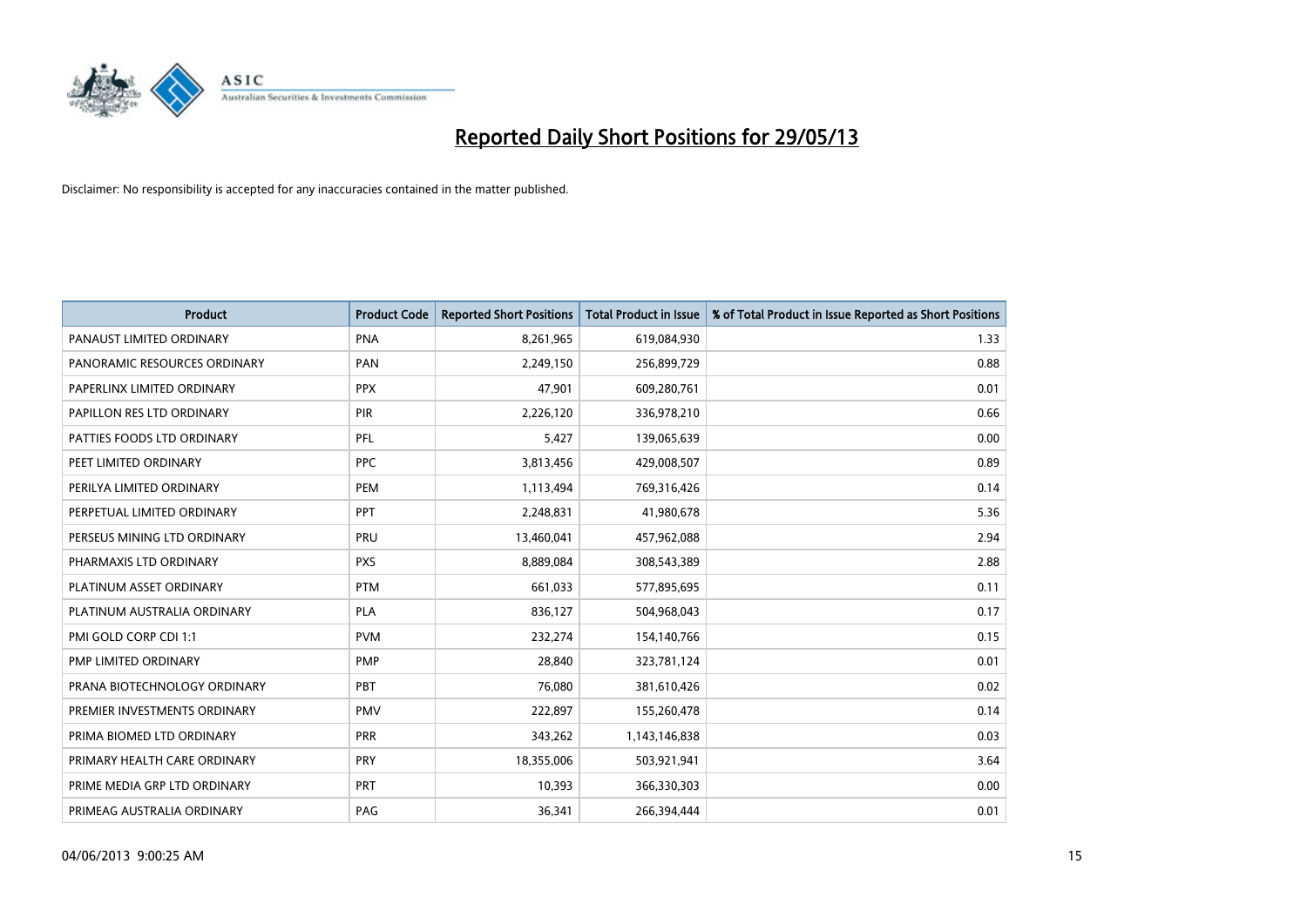

| <b>Product</b>                    | <b>Product Code</b> | <b>Reported Short Positions</b> | <b>Total Product in Issue</b> | % of Total Product in Issue Reported as Short Positions |
|-----------------------------------|---------------------|---------------------------------|-------------------------------|---------------------------------------------------------|
| PROGRAMMED ORDINARY               | <b>PRG</b>          | 190,168                         | 118,179,696                   | 0.16                                                    |
| PURA VIDA ENERGY NL ORDINARY      | <b>PVD</b>          | 43,000                          | 76,303,514                    | 0.06                                                    |
| OANTAS AIRWAYS ORDINARY           | QAN                 | 27,717,758                      | 2,241,745,788                 | 1.24                                                    |
| OBE INSURANCE GROUP ORDINARY      | <b>OBE</b>          | 41,245,160                      | 1,200,004,574                 | 3.44                                                    |
| ORXPHARMA LTD ORDINARY            | <b>ORX</b>          | 808,557                         | 144,648,106                   | 0.56                                                    |
| <b>QUBE HOLDINGS LTD ORDINARY</b> | <b>QUB</b>          | 11,947,326                      | 928,965,547                   | 1.29                                                    |
| RAMELIUS RESOURCES ORDINARY       | <b>RMS</b>          | 5,448,212                       | 337,686,949                   | 1.61                                                    |
| RAMSAY HEALTH CARE ORDINARY       | <b>RHC</b>          | 1,647,838                       | 202,081,252                   | 0.82                                                    |
| RANGE RESOURCES LTD ORDINARY      | <b>RRS</b>          | 44,458                          | 2,853,862,345                 | 0.00                                                    |
| <b>RCR TOMLINSON ORDINARY</b>     | <b>RCR</b>          | 722,275                         | 132,431,265                   | 0.55                                                    |
| <b>REA GROUP ORDINARY</b>         | <b>REA</b>          | 51,240                          | 131,714,699                   | 0.04                                                    |
| <b>RECKON LIMITED ORDINARY</b>    | <b>RKN</b>          | 451,000                         | 129,488,015                   | 0.35                                                    |
| <b>RED 5 LIMITED ORDINARY</b>     | <b>RED</b>          | 789,746                         | 135,488,008                   | 0.58                                                    |
| <b>RED FORK ENERGY ORDINARY</b>   | <b>RFE</b>          | 4,790,308                       | 388,551,719                   | 1.23                                                    |
| REDBANK ENERGY LTD ORDINARY       | <b>AEJ</b>          | 13                              | 786,287                       | 0.00                                                    |
| REDFLEX HOLDINGS ORDINARY         | <b>RDF</b>          | 14,017                          | 110,762,310                   | 0.01                                                    |
| REECE AUSTRALIA LTD. ORDINARY     | <b>REH</b>          | 476                             | 99,600,000                    | 0.00                                                    |
| <b>REGIS RESOURCES ORDINARY</b>   | <b>RRL</b>          | 14,277,536                      | 475,624,137                   | 3.00                                                    |
| RESMED INC CDI 10:1               | <b>RMD</b>          | 12,416,025                      | 1,556,242,300                 | 0.80                                                    |
| RESOLUTE MINING ORDINARY          | <b>RSG</b>          | 1,813,361                       | 643,094,224                   | 0.28                                                    |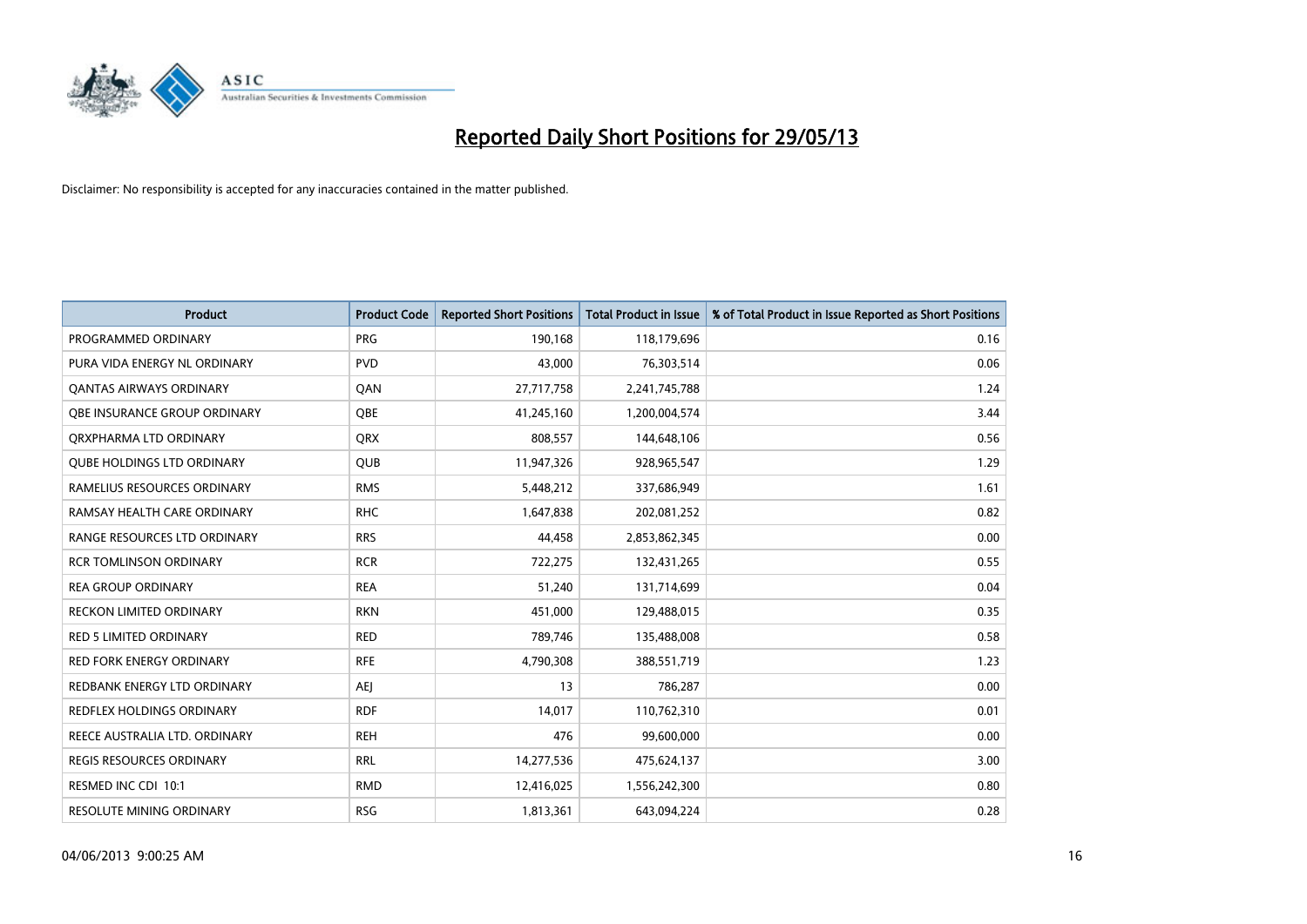

| <b>Product</b>                        | <b>Product Code</b> | <b>Reported Short Positions</b> | <b>Total Product in Issue</b> | % of Total Product in Issue Reported as Short Positions |
|---------------------------------------|---------------------|---------------------------------|-------------------------------|---------------------------------------------------------|
| <b>RESOURCE GENERATION ORDINARY</b>   | <b>RES</b>          | 170,072                         | 284,698,002                   | 0.06                                                    |
| RETAIL FOOD GROUP ORDINARY            | <b>RFG</b>          | 1,172,988                       | 130,277,856                   | 0.90                                                    |
| REX MINERALS LIMITED ORDINARY         | <b>RXM</b>          | 2,698,513                       | 188,907,284                   | 1.43                                                    |
| RHG LIMITED ORDINARY                  | <b>RHG</b>          | 11,063                          | 308,483,177                   | 0.00                                                    |
| <b>RIALTO ENERGY ORDINARY</b>         | <b>RIA</b>          | 41                              | 682,929,991                   | 0.00                                                    |
| <b>RIDLEY CORPORATION ORDINARY</b>    | <b>RIC</b>          | 1,022,778                       | 307,817,071                   | 0.33                                                    |
| RIO TINTO LIMITED ORDINARY            | <b>RIO</b>          | 6,660,107                       | 435,758,720                   | 1.53                                                    |
| ROC OIL COMPANY ORDINARY              | <b>ROC</b>          | 1,588,360                       | 683,235,552                   | 0.23                                                    |
| <b>RURALCO HOLDINGS ORDINARY</b>      | <b>RHL</b>          | 12,000                          | 55,019,284                    | 0.02                                                    |
| SAI GLOBAL LIMITED ORDINARY           | SAI                 | 14,472,662                      | 209,440,120                   | 6.91                                                    |
| SALMAT LIMITED ORDINARY               | <b>SLM</b>          | 109,319                         | 159,812,799                   | 0.07                                                    |
| SAMSON OIL & GAS LTD ORDINARY         | SSN                 | 553,000                         | 2,114,831,858                 | 0.03                                                    |
| SANDFIRE RESOURCES ORDINARY           | <b>SFR</b>          | 4,316,068                       | 153,650,968                   | 2.81                                                    |
| SANTOS LTD ORDINARY                   | <b>STO</b>          | 3,330,278                       | 964,312,467                   | 0.35                                                    |
| SARACEN MINERAL ORDINARY              | <b>SAR</b>          | 17,412,897                      | 595,263,186                   | 2.93                                                    |
| SCA PROPERTY GROUP STAPLED SECURITIES | SCP                 | 32,514,274                      | 585,455,114                   | 5.55                                                    |
| SEDGMAN LIMITED ORDINARY              | SDM                 | 1,006,021                       | 220,368,310                   | 0.46                                                    |
| SEEK LIMITED ORDINARY                 | <b>SEK</b>          | 15,575,233                      | 337,833,019                   | 4.61                                                    |
| SELECT HARVESTS ORDINARY              | SHV                 | 135,710                         | 57,462,851                    | 0.24                                                    |
| SENEX ENERGY LIMITED ORDINARY         | SXY                 | 17,413,610                      | 1,140,804,837                 | 1.53                                                    |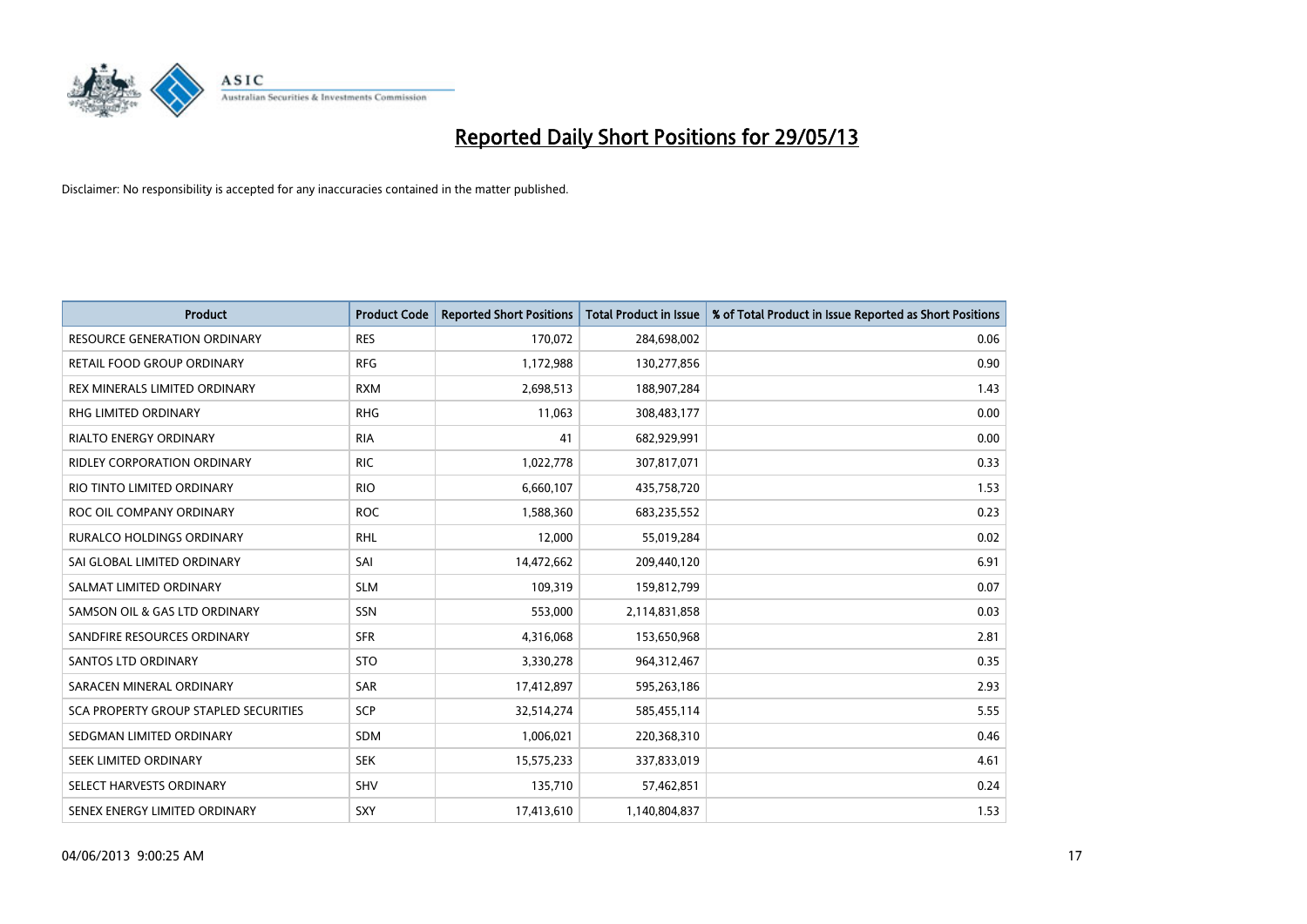

| <b>Product</b>                           | <b>Product Code</b> | <b>Reported Short Positions</b> | <b>Total Product in Issue</b> | % of Total Product in Issue Reported as Short Positions |
|------------------------------------------|---------------------|---------------------------------|-------------------------------|---------------------------------------------------------|
| SERVCORP LIMITED ORDINARY                | SRV                 | 529                             | 98,432,275                    | 0.00                                                    |
| SERVICE STREAM ORDINARY                  | SSM                 | 639,678                         | 283,418,867                   | 0.23                                                    |
| SEVEN GROUP HOLDINGS ORDINARY            | <b>SVW</b>          | 2,712,459                       | 308,160,281                   | 0.88                                                    |
| SEVEN WEST MEDIA LTD ORDINARY            | <b>SWM</b>          | 7,412,524                       | 999,160,872                   | 0.74                                                    |
| SHINE CORPORATE ORDINARY                 | SHJ                 | 40,000                          | 155,000,000                   | 0.03                                                    |
| SIGMA PHARMACEUTICAL ORDINARY            | <b>SIP</b>          | 9,205,857                       | 1,142,079,824                 | 0.81                                                    |
| SILEX SYSTEMS ORDINARY                   | <b>SLX</b>          | 1,670,753                       | 170,249,150                   | 0.98                                                    |
| SILVER CHEF LIMITED ORDINARY             | SIV                 | 5,763                           | 28,762,745                    | 0.02                                                    |
| SILVER LAKE RESOURCE ORDINARY            | <b>SLR</b>          | 3,151,641                       | 379,048,750                   | 0.83                                                    |
| SIMS METAL MGMT LTD ORDINARY             | SGM                 | 12,052,477                      | 204,309,387                   | 5.90                                                    |
| SINGAPORE TELECOMM. CHESS DEPOSITARY INT | SGT                 | 1,298,973                       | 190,299,121                   | 0.68                                                    |
| SIRIUS RESOURCES NL ORDINARY             | <b>SIR</b>          | 1,611,944                       | 224,870,167                   | 0.72                                                    |
| SIRTEX MEDICAL ORDINARY                  | <b>SRX</b>          | 766,901                         | 55,768,136                    | 1.38                                                    |
| SKILLED GROUP LTD ORDINARY               | <b>SKE</b>          | 4,897,780                       | 233,533,526                   | 2.10                                                    |
| <b>SLATER &amp; GORDON ORDINARY</b>      | SGH                 | 223                             | 194,073,908                   | 0.00                                                    |
| SMS MANAGEMENT, ORDINARY                 | <b>SMX</b>          | 2,160,378                       | 69,378,477                    | 3.11                                                    |
| SONIC HEALTHCARE ORDINARY                | <b>SHL</b>          | 10,283,826                      | 396,785,181                   | 2.59                                                    |
| SOUL PATTINSON (W.H) ORDINARY            | SOL                 | 14,434                          | 239,395,320                   | 0.01                                                    |
| SP AUSNET STAPLED SECURITIES             | <b>SPN</b>          | 16,378,411                      | 3,367,543,113                 | 0.49                                                    |
| SPARK INFRASTRUCTURE STAPLED NOTE & UNIT | SKI                 | 46,548,738                      | 1,326,734,264                 | 3.51                                                    |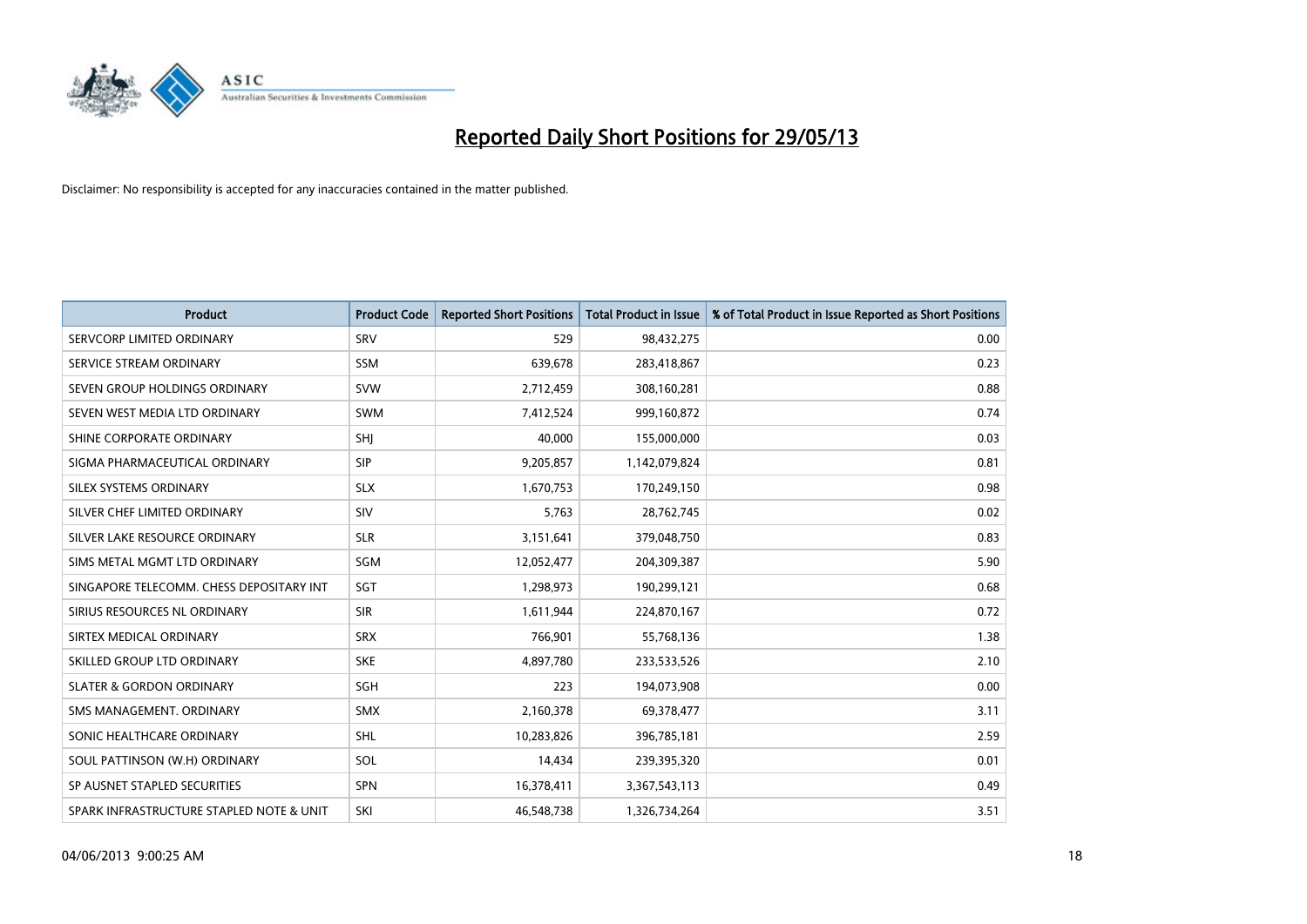

| <b>Product</b>                   | <b>Product Code</b> | <b>Reported Short Positions</b> | <b>Total Product in Issue</b> | % of Total Product in Issue Reported as Short Positions |
|----------------------------------|---------------------|---------------------------------|-------------------------------|---------------------------------------------------------|
| SPDR 200 FUND ETF UNITS          | <b>STW</b>          | 54,839                          | 45,551,346                    | 0.12                                                    |
| SPECIALTY FASHION ORDINARY       | <b>SFH</b>          | 1,505,235                       | 192,236,121                   | 0.78                                                    |
| ST BARBARA LIMITED ORDINARY      | SBM                 | 18,322,496                      | 488,074,077                   | 3.75                                                    |
| STARPHARMA HOLDINGS ORDINARY     | <b>SPL</b>          | 13,219,751                      | 283,665,948                   | 4.66                                                    |
| STHN CROSS MEDIA ORDINARY        | <b>SXL</b>          | 6,612,863                       | 704,858,524                   | 0.94                                                    |
| STOCKLAND UNITS/ORD STAPLED      | SGP                 | 7,333,555                       | 2,305,750,747                 | 0.32                                                    |
| STRAITS RES LTD. ORDINARY        | SRQ                 | 54,860                          | 1,164,150,159                 | 0.00                                                    |
| STW COMMUNICATIONS ORDINARY      | SGN                 | 178,211                         | 403,828,512                   | 0.04                                                    |
| SUNCORP GROUP LTD ORDINARY       | <b>SUN</b>          | 4,180,664                       | 1,286,600,980                 | 0.32                                                    |
| SUNDANCE ENERGY ORDINARY         | <b>SEA</b>          | 2,109,634                       | 402,425,140                   | 0.52                                                    |
| SUNDANCE RESOURCES ORDINARY      | <b>SDL</b>          | 46,196,129                      | 3,072,110,985                 | 1.50                                                    |
| SUNLAND GROUP LTD ORDINARY       | <b>SDG</b>          | 18,391                          | 189,417,674                   | 0.01                                                    |
| SUPER RET REP LTD ORDINARY       | <b>SUL</b>          | 668,441                         | 196,472,811                   | 0.34                                                    |
| SYD AIRPORT STAPLED US PROHIBIT. | SYD                 | 22,293,562                      | 1,861,210,782                 | 1.20                                                    |
| SYRAH RESOURCES ORDINARY         | <b>SYR</b>          | 710,207                         | 147,767,623                   | 0.48                                                    |
| TABCORP HOLDINGS LTD ORDINARY    | <b>TAH</b>          | 18,417,170                      | 744,885,690                   | 2.47                                                    |
| TALON PETROLEUM LTD ORDINARY     | <b>TPD</b>          | 38,218                          | 102,135,433                   | 0.04                                                    |
| TANAMI GOLD NL ORDINARY          | <b>TAM</b>          | 545,068                         | 587,548,523                   | 0.09                                                    |
| TAP OIL LIMITED ORDINARY         | <b>TAP</b>          | 999,674                         | 241,608,606                   | 0.41                                                    |
| TATTS GROUP LTD ORDINARY         | <b>TTS</b>          | 12,974,499                      | 1,402,708,406                 | 0.92                                                    |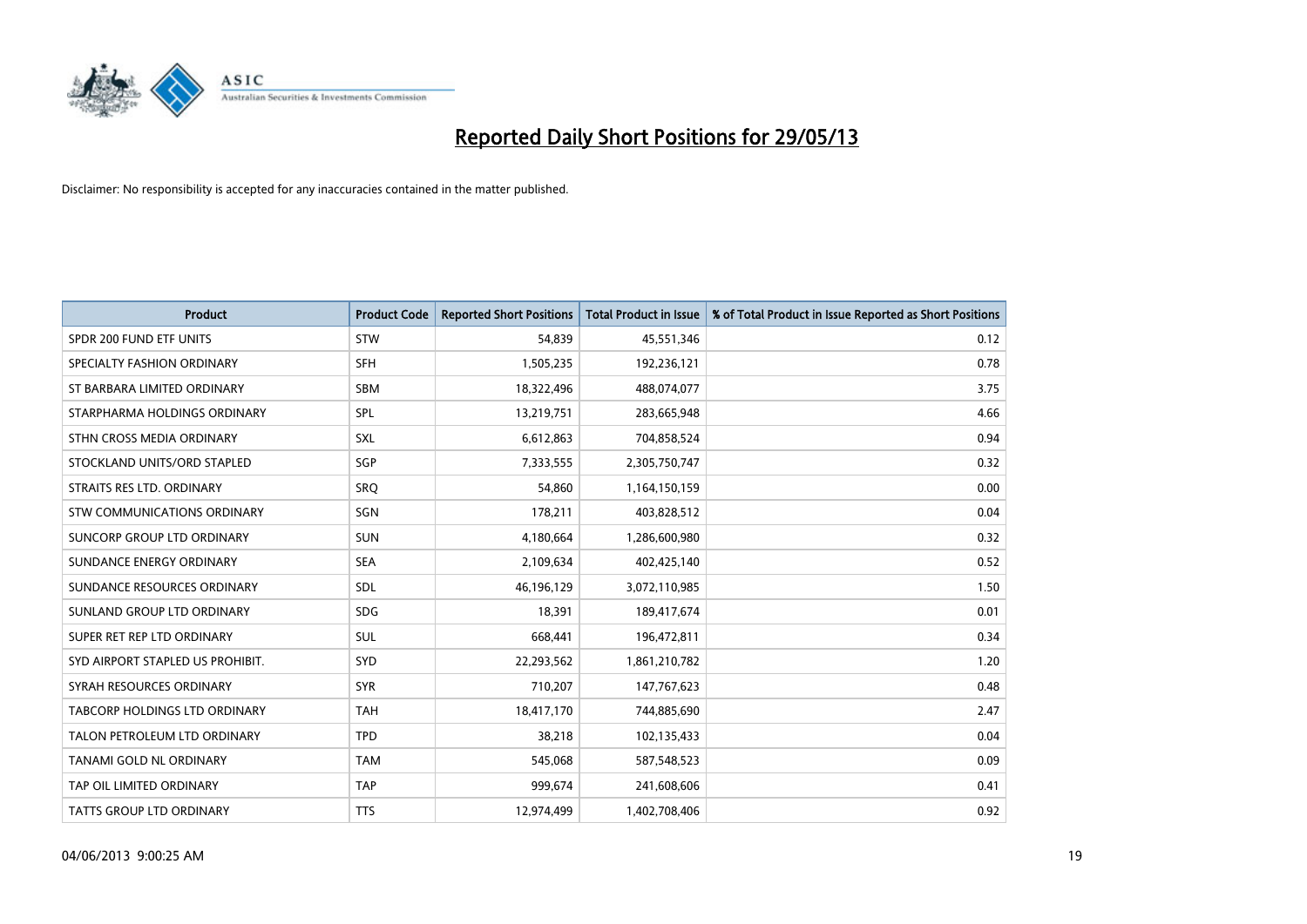

| <b>Product</b>                       | <b>Product Code</b> | <b>Reported Short Positions</b> | <b>Total Product in Issue</b> | % of Total Product in Issue Reported as Short Positions |
|--------------------------------------|---------------------|---------------------------------|-------------------------------|---------------------------------------------------------|
| <b>TELECOM CORPORATION ORDINARY</b>  | <b>TEL</b>          | 9,288,427                       | 1,817,088,869                 | 0.51                                                    |
| TELSTRA CORPORATION. ORDINARY        | <b>TLS</b>          | 16,523,482                      | 12,443,074,357                | 0.13                                                    |
| TEN NETWORK HOLDINGS ORDINARY        | <b>TEN</b>          | 90,873,982                      | 2,586,970,845                 | 3.51                                                    |
| TERANGA GOLD CORP CDI 1:1            | <b>TGZ</b>          | 5,247                           | 173,285,133                   | 0.00                                                    |
| THE REJECT SHOP ORDINARY             | <b>TRS</b>          | 1,606,219                       | 27,944,072                    | 5.75                                                    |
| THORN GROUP LIMITED ORDINARY         | <b>TGA</b>          | 90,511                          | 147,584,880                   | 0.06                                                    |
| TIGER RESOURCES ORDINARY             | <b>TGS</b>          | 3,343,734                       | 674,770,269                   | 0.50                                                    |
| TOLL HOLDINGS LTD ORDINARY           | <b>TOL</b>          | 29,059,694                      | 717,133,875                   | 4.05                                                    |
| TOX FREE SOLUTIONS ORDINARY          | <b>TOX</b>          | 993,566                         | 129,607,453                   | 0.77                                                    |
| TPG TELECOM LIMITED ORDINARY         | <b>TPM</b>          | 178,067                         | 793,808,141                   | 0.02                                                    |
| <b>TRADE ME GROUP ORDINARY</b>       | <b>TME</b>          | 432,902                         | 396,017,568                   | 0.11                                                    |
| <b>TRANSFIELD SERVICES ORDINARY</b>  | <b>TSE</b>          | 12,605,133                      | 512,457,716                   | 2.46                                                    |
| TRANSPACIFIC INDUST, ORDINARY        | <b>TPI</b>          | 1,227,543                       | 1,578,563,490                 | 0.08                                                    |
| TRANSURBAN GROUP TRIPLE STAPLED SEC. | <b>TCL</b>          | 5,392,099                       | 1,481,594,818                 | 0.36                                                    |
| TREASURY WINE ESTATE ORDINARY        | <b>TWE</b>          | 15,897,792                      | 647,227,144                   | 2.46                                                    |
| TROY RESOURCES LTD ORDINARY          | <b>TRY</b>          | 4,243,583                       | 91,318,649                    | 4.65                                                    |
| <b>UGL LIMITED ORDINARY</b>          | UGL                 | 11,183,993                      | 166,511,240                   | 6.72                                                    |
| UNILIFE CORPORATION CDI 6:1          | <b>UNS</b>          | 2,800                           | 253,868,418                   | 0.00                                                    |
| UXC LIMITED ORDINARY                 | <b>UXC</b>          | 83,517                          | 308,806,649                   | 0.03                                                    |
| VIRGIN AUS HLDG LTD ORDINARY         | <b>VAH</b>          | 58,192,505                      | 2,581,231,776                 | 2.25                                                    |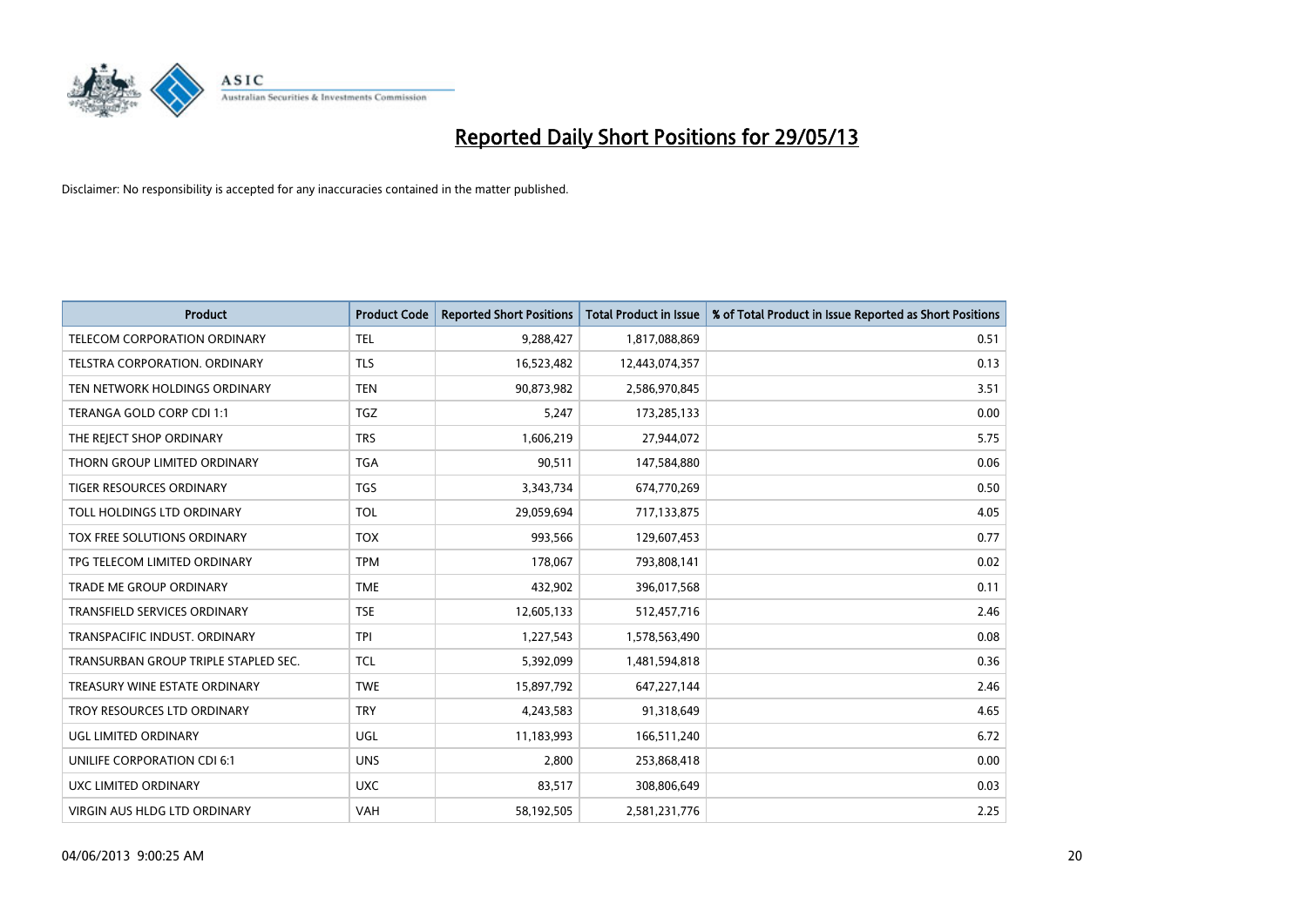

| <b>Product</b>                         | <b>Product Code</b> | <b>Reported Short Positions</b> | <b>Total Product in Issue</b> | % of Total Product in Issue Reported as Short Positions |
|----------------------------------------|---------------------|---------------------------------|-------------------------------|---------------------------------------------------------|
| <b>VNGD AUS SHARES ETF UNITS</b>       | VAS                 | 772                             | 6,133,376                     | 0.01                                                    |
| <b>VOCUS COMMS LTD ORDINARY</b>        | VOC                 | 112,010                         | 78,017,825                    | 0.14                                                    |
| <b>WATPAC LIMITED ORDINARY</b>         | <b>WTP</b>          | 94,839                          | 184,332,526                   | 0.05                                                    |
| <b>WDS LIMITED ORDINARY</b>            | <b>WDS</b>          | $\overline{7}$                  | 144,740,614                   | 0.00                                                    |
| WEBIET LIMITED ORDINARY                | <b>WEB</b>          | 580,655                         | 79,397,959                    | 0.73                                                    |
| WESFARMERS LIMITED ORDINARY            | <b>WES</b>          | 25,244,505                      | 1,006,665,540                 | 2.51                                                    |
| WESFARMERS LIMITED PARTIALLY PROTECTED | <b>WESN</b>         | 51,960                          | 150,528,058                   | 0.03                                                    |
| WESTERN AREAS LTD ORDINARY             | <b>WSA</b>          | 16,067,509                      | 196,843,803                   | 8.16                                                    |
| WESTERN DESERT RES. ORDINARY           | <b>WDR</b>          | 2,102,809                       | 360,853,631                   | 0.58                                                    |
| WESTFIELD GROUP ORD/UNIT STAPLED SEC   | <b>WDC</b>          | 6,581,629                       | 2,194,138,450                 | 0.30                                                    |
| WESTFIELD RETAIL TST UNIT STAPLED      | <b>WRT</b>          | 10,777,268                      | 3,054,166,195                 | 0.35                                                    |
| WESTPAC BANKING CORP ORDINARY          | <b>WBC</b>          | 15,851,687                      | 3,103,729,084                 | 0.51                                                    |
| WHITE ENERGY COMPANY ORDINARY          | <b>WEC</b>          | 1,424,162                       | 322,974,494                   | 0.44                                                    |
| WHITEHAVEN COAL ORDINARY               | <b>WHC</b>          | 105,575,051                     | 1,025,635,023                 | 10.29                                                   |
| WHK GROUP LIMITED ORDINARY             | <b>WHG</b>          | 1,438,441                       | 265,200,652                   | 0.54                                                    |
| WIDE BAY AUST LTD ORDINARY             | <b>WBB</b>          | 441                             | 36,238,600                    | 0.00                                                    |
| WINDIMURRA VANADIUM ORDINARY           | <b>WVL</b>          | 20,461                          | 19,284,366                    | 0.11                                                    |
| WOODSIDE PETROLEUM ORDINARY            | <b>WPL</b>          | 2,183,882                       | 823,910,657                   | 0.27                                                    |
| WOOLWORTHS LIMITED ORDINARY            | <b>WOW</b>          | 6,123,483                       | 1,245,641,610                 | 0.49                                                    |
| WORLEYPARSONS LTD ORDINARY             | <b>WOR</b>          | 5,156,386                       | 243,103,065                   | 2.12                                                    |